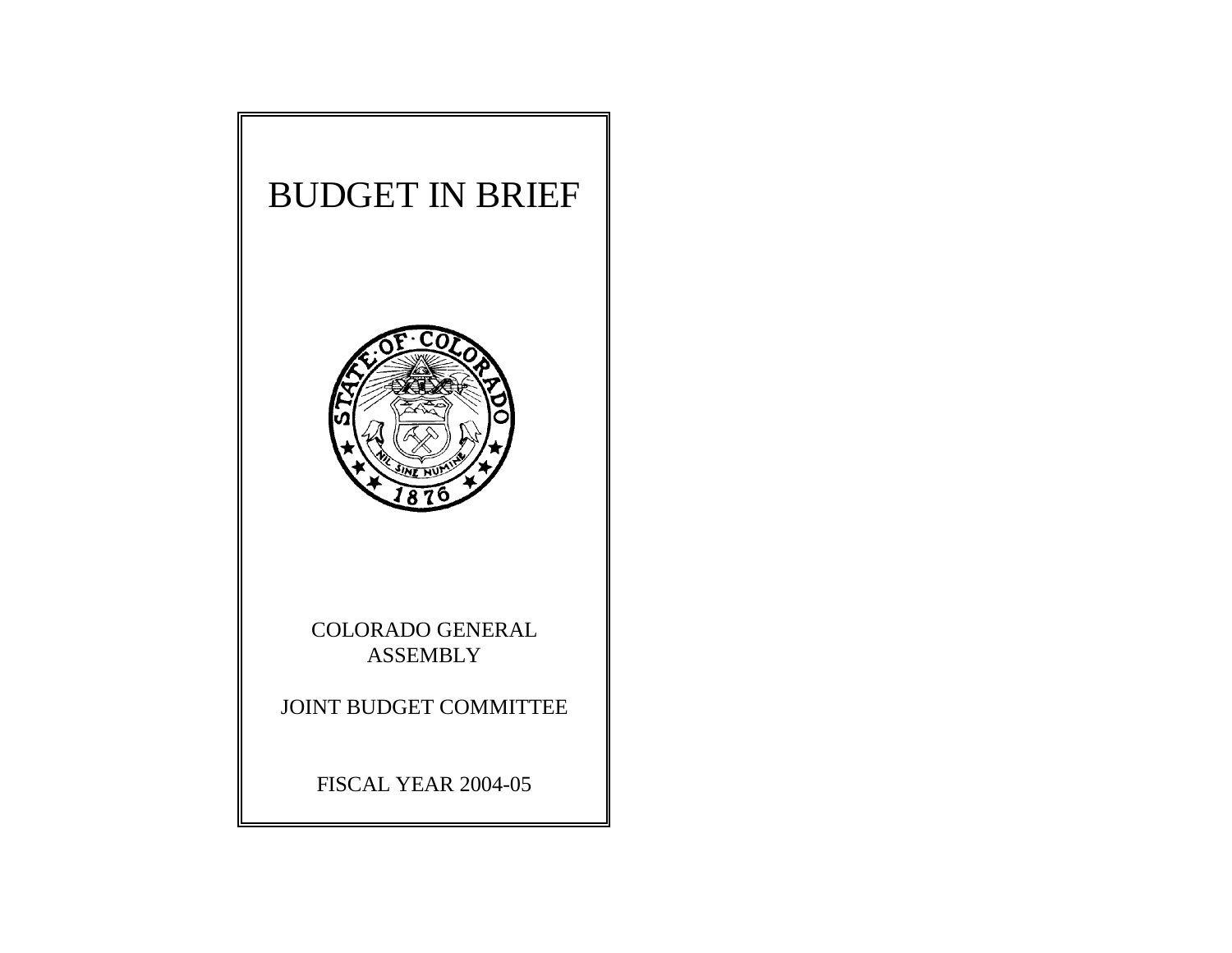#### **STATE OF COLORADO JOINT BUDGET COMMITTEE**

**REPRESENTATIVES:**

Brad Young, Chairman John WitwerTom Plant  $\mathbb{Z}$  John Ziegler



**SENATORS:** Dave Owen, Vice-Chairman Ron TeckPeggy Reeves

> 200 East 14th Avenue, 3rd Floor LEGISLATIVE SERVICES BUILDING Denver, CO 80203 Telephone 303-866-2061

We are pleased to present the annual Budget in Brief, which includes financial facts and other information about Colorado government agencies and programs. The purpose of this booklet is to answer some of the most frequently asked questions about the state budget. More detailed information regarding state funding decisions made during the 2004 Legislative Session is available in the Fiscal Year 2004-05 Appropriations Report.

We hope you find this Budget in Brief helpful. We would appreciate any feedback regarding the format, the information included, and suggestions for future editions.

Sincerely,

John A. Ziegler Staff Director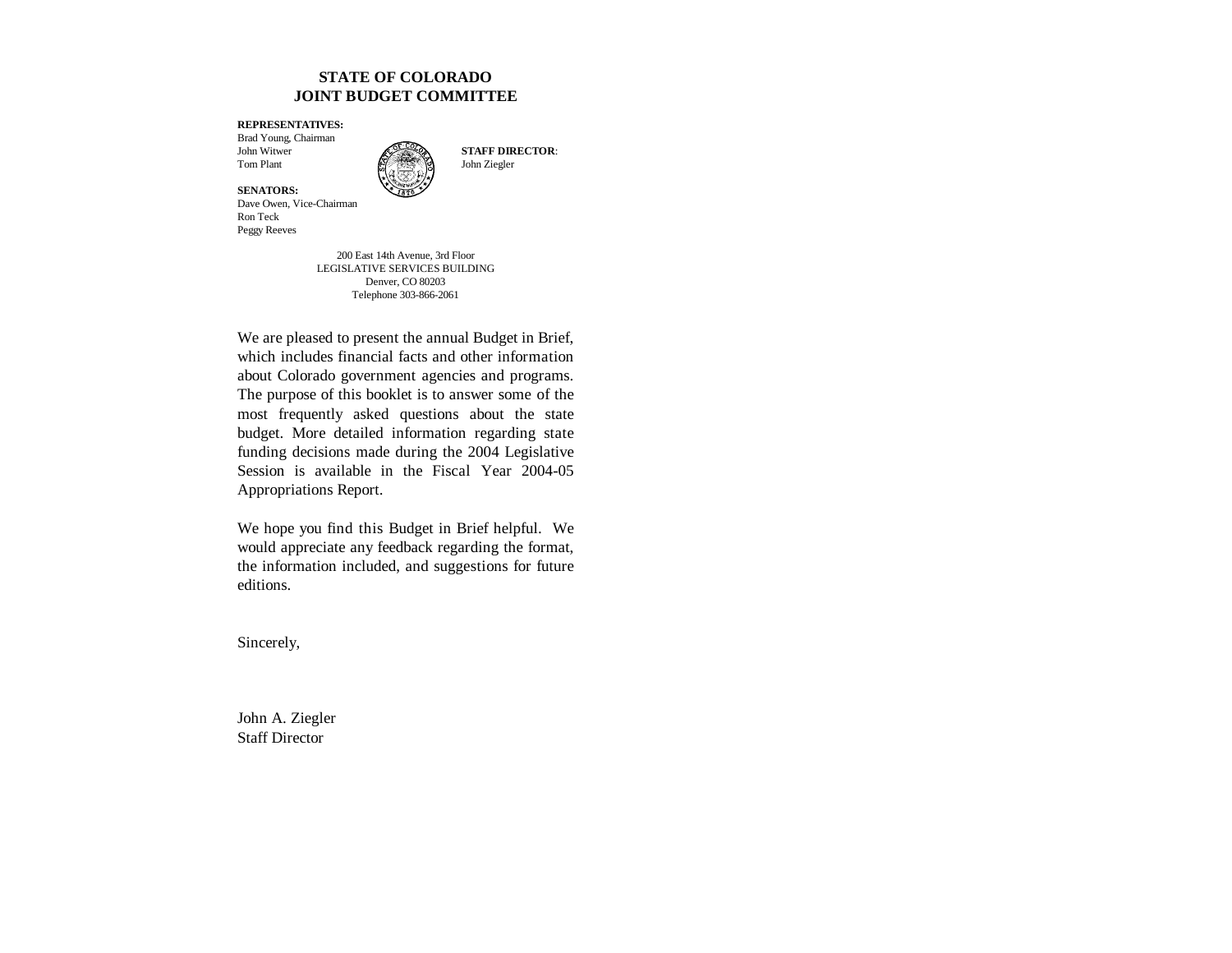#### **TABLE OF CONTENTS**

| Glossary                       | 1              |
|--------------------------------|----------------|
| <b>State Operating Budget</b>  | 2              |
| <b>General Fund Revenues</b>   | $\overline{4}$ |
| <b>Cash Fund Revenues</b>      | 5              |
| <b>State Employees</b>         | 6              |
| General Fund Spending Limit    | 7              |
| Agriculture                    | 8              |
| Corrections                    | 9              |
| Education                      | 10             |
| Governor                       | 12             |
| Health Care Policy & Financing | 13             |
| <b>Higher Education</b>        | 15             |
| <b>Human Services</b>          | 17             |
| Judicial Branch                | 19             |
| Labor & Employment             | 20             |
| Law                            | 21             |
| Legislative Branch             | 22             |
| <b>Local Affairs</b>           | 23             |
| Military and Veterans Affairs  | 24             |
| <b>Natural Resources</b>       | 25             |
| Personnel & Administration     | 26             |
| Public Health & Environment    | 27             |
| <b>Public Safety</b>           | 28             |
| <b>Regulatory Agencies</b>     | 29             |
| Revenue                        | 30             |
| <b>State</b>                   | 31             |
| Transportation                 | 32             |
| Treasury                       | 34             |
| Capital Construction           | 35             |
| Legislative Liaisons           | 36             |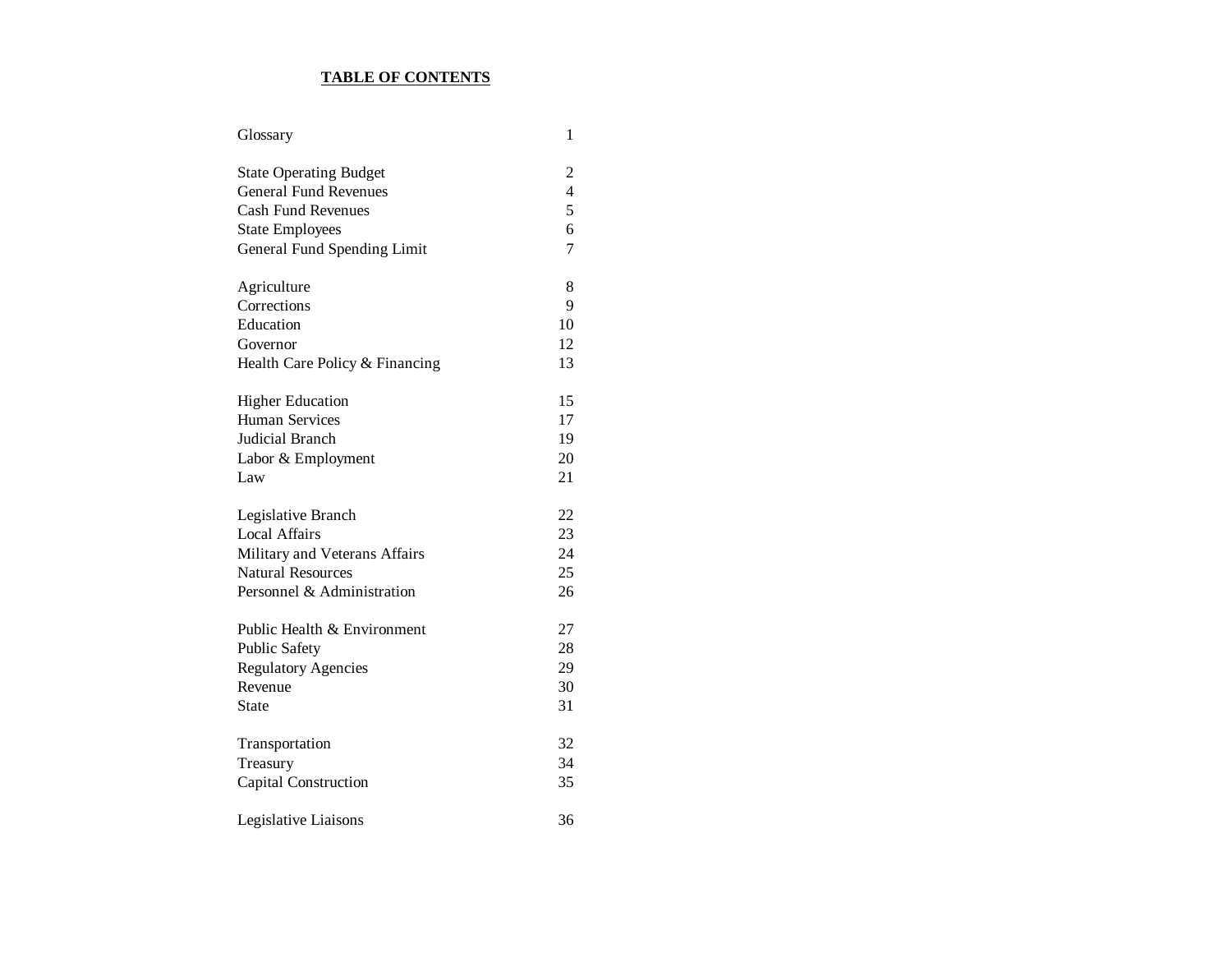#### **GLOSSARY**

**Capital Construction Fund:** Fund into which General Fund and Lottery Fund transfers for capital construction purposes are deposited. This fund is used to build, renovate, and repair state buildings, to purchase major equipment, and to acquire land.

**Cash Funds:** Separate funds set up to receive earmarked revenues, such as fees and fines. These funds typically pay for the programs for which the revenues are collected. Examples are the Wildlife Cash Fund and the Disabled Telephone Users Fund.

**Cash Funds Exempt:** A category added in the FY 1993-94 Long Bill for cash funds appropriations that are exempt from the provisions of Article X, Section 20 of the Colorado constitution. Appropriations paid by donations or from reserves in a cash fund are exempt. Similarly, appropriations providing spending authority for funds transferred from another department are also reflected as cash funds exempt.

**Federal Funds:** Funds received from the federalgovernment. Some federal funds are grants for limited purposes. Other federal funds support ongoing statefederal programs and may require state matching funds. Examples of matching programs are Medicaid and highway construction. Federal funds are exempt from the provisions of Article X, Section 20 of the Colorado Constitution.

**FTE:** Full-time equivalent of one position continuously filled for an entire year.

**General Fund:** Fund into which general tax revenues, such as state sales and income taxes, are deposited. The General Fund is used to pay, in whole or in part, for state programs that benefit a majority of state citizens. Examples are education and corrections.

**Long Bill:** Colorado's annual general appropriations act.

1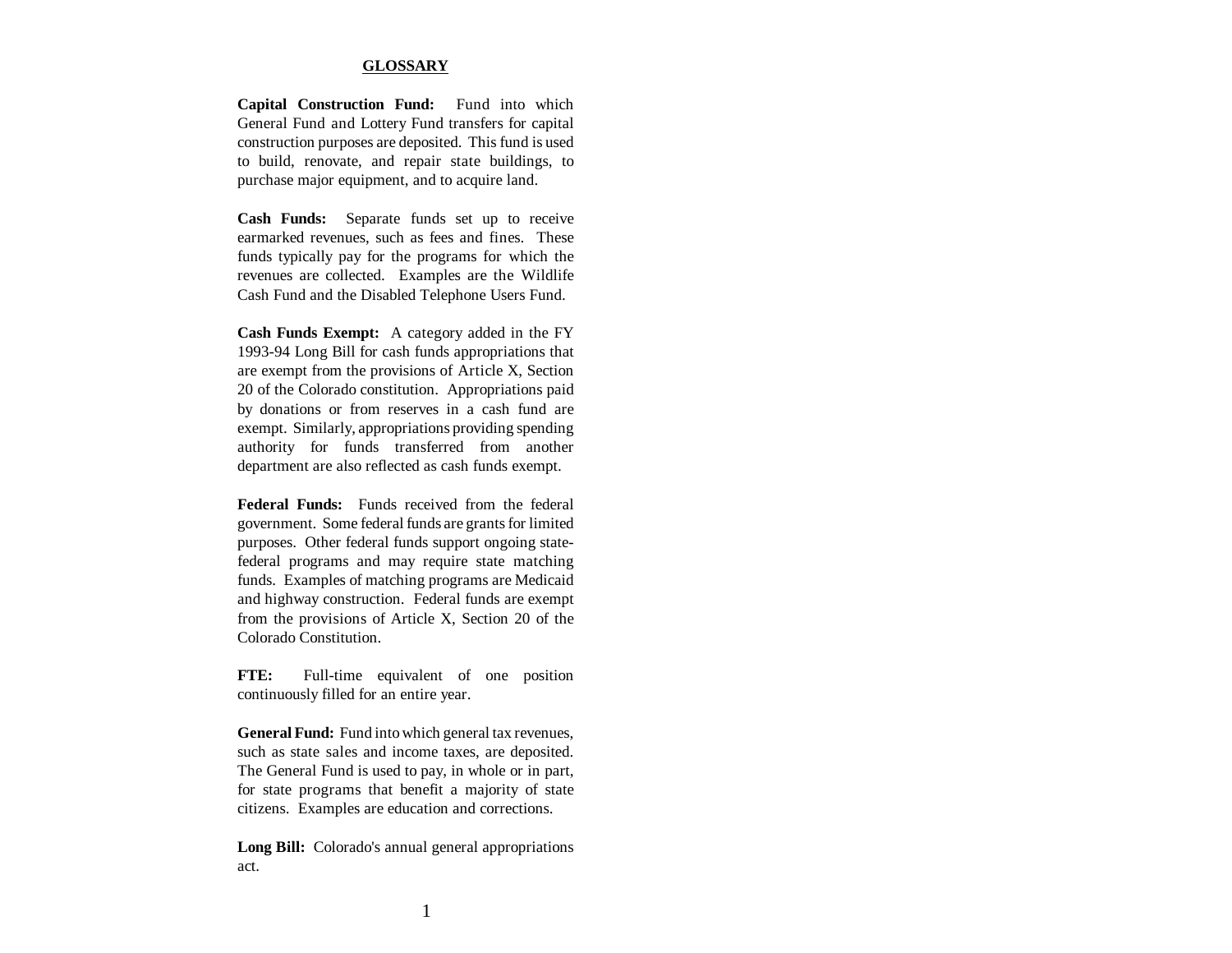# **STATE OPERATING BUDGET FY 2004-05**



General Fund = \$5.83 billion

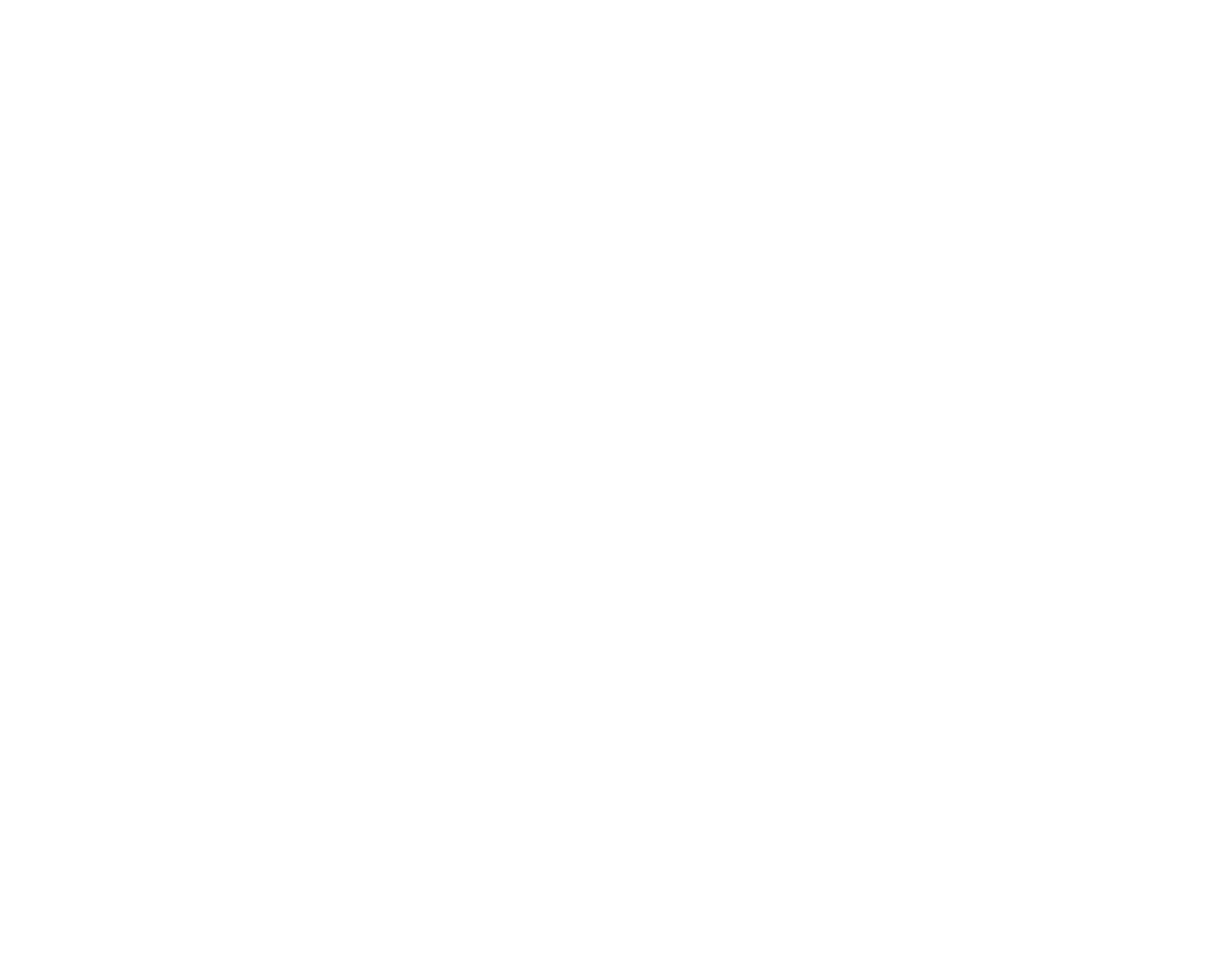# **State Operating Budget - FY 2004-05 (\$ in millions)**

|                       | Total             | $%$ of |
|-----------------------|-------------------|--------|
| <b>Funding Source</b> | Approp. Total     |        |
| General Fund          | \$5,831.0 42.2%   |        |
| Cash Funds            | 1,481.1 10.7%     |        |
| Cash Funds Exempt     | 3,289.6 23.8%     |        |
| Federal Funds         | 3,227.4 23.3%     |        |
| <b>TOTAL</b>          | \$13,829.1 100.0% |        |

|                            | Total             | $%$ of       |
|----------------------------|-------------------|--------------|
| <b>Program</b>             | Approp.           | <b>Total</b> |
| Human Services/Health Care | \$4,680.1         | 33.8%        |
| Education (K-12)           | 3,422.7           | 24.8%        |
| <b>Higher Education</b>    | 1,666.3           | 12.0%        |
| Transportation             | 917.3             | 6.6%         |
| Corrections & Judicial     | 846.0             | 6.1%         |
| General Government*        | 238.5             | 1.7%         |
| Other                      | 2,058.2           | 14.8%        |
| <b>TOTAL</b>               | \$13,829.1 100.0% |              |

|                            | General          | $%$ of       |
|----------------------------|------------------|--------------|
| Program                    | Fund             | <b>Total</b> |
| Education $(K-12)$         | \$2,539.6 43.6%  |              |
| Human Services/Health Care | 1,724.1 29.6%    |              |
| <b>Higher Education</b>    | 588.0            | $10.1\%$     |
| Corrections & Judicial     | 719.8            | 12.3%        |
| General Government*        | 52.7             | 0.9%         |
| Other                      | 206.8            | 3.5%         |
| <b>TOTAL</b>               | \$5,831.0 100.0% |              |

\*Includes the Governor's Office, the Legislature, and the Department of Personnel.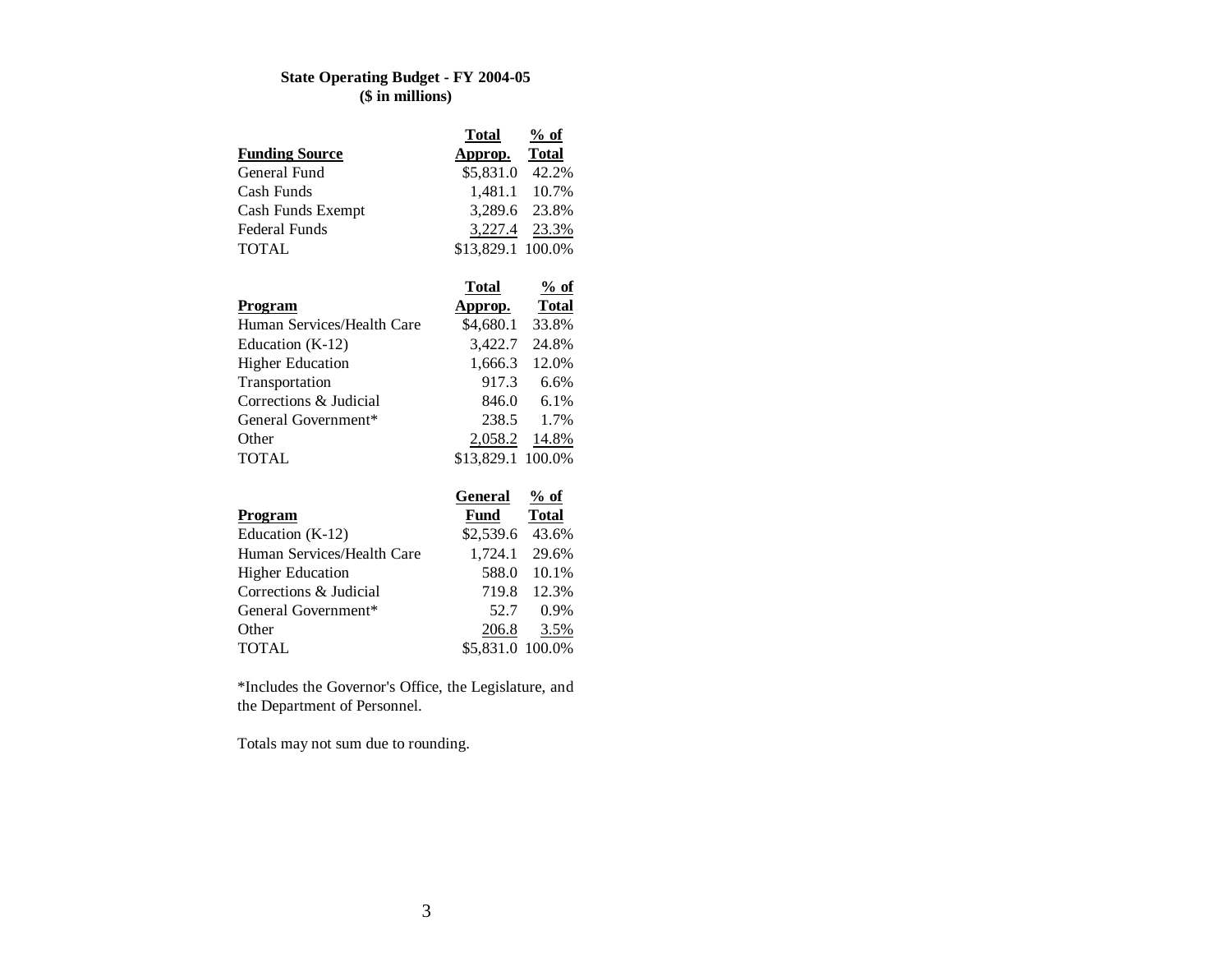#### **State General Fund Revenues - FY 2004-05 Estimate\* (\$ in millions)**

|                             |               | $%$ of       |
|-----------------------------|---------------|--------------|
| <b>General Fund Sources</b> | <b>Amount</b> | <b>Total</b> |
| <b>EXCISE TAXES:</b>        |               |              |
| <b>Sales</b>                | \$1,857.4     | 31.2%        |
| Use                         | 141.9         | 2.4%         |
| Cigarette                   | 51.2          | 0.9%         |
| Liquor                      | 30.8          | 0.5%         |
| <b>Tobacco Products</b>     | 12.4          | 0.2%         |
| <b>TOTAL EXCISE TAXES</b>   | \$2,093.7     | 35.2%        |
| <b>INCOME TAXES:</b>        |               |              |
| Net Individual Income Tax   | \$3,546.8     | 59.6%        |
| Net Corporate Income Tax    | 273.8         | 4.6%         |
| Less Amount to State        |               |              |
| <b>Education Fund</b>       | (285.8)       | (4.8)%       |
| <b>TOTAL INCOME TAXES</b>   | \$3,534.8     | 59.4%        |
| <b>OTHER SOURCES:</b>       |               |              |
| Insurance                   | \$192.3       | 3.2%         |
| Estate                      | 16.9          | 0.3%         |
| Investment Income           | 22.0          | 0.4%         |
| Gaming                      | 34.9          | 0.6%         |
| <b>Court Receipts</b>       | 22.8          | 0.4%         |
| Pari-Mutuel                 | 4.4           | 0.1%         |
| Other                       | 33.7          | 0.6%         |
| <b>TOTAL OTHER SOURCES</b>  | \$327.0       | 5.6%         |
| GROSS GENERAL FUND          | \$5,955.5     | 100.0%       |

\* Source: Colorado Legislative Council Staff's March 2004 Economic and Revenue Forecast. This forecast was used as the basis for the FY 2004-05 budget.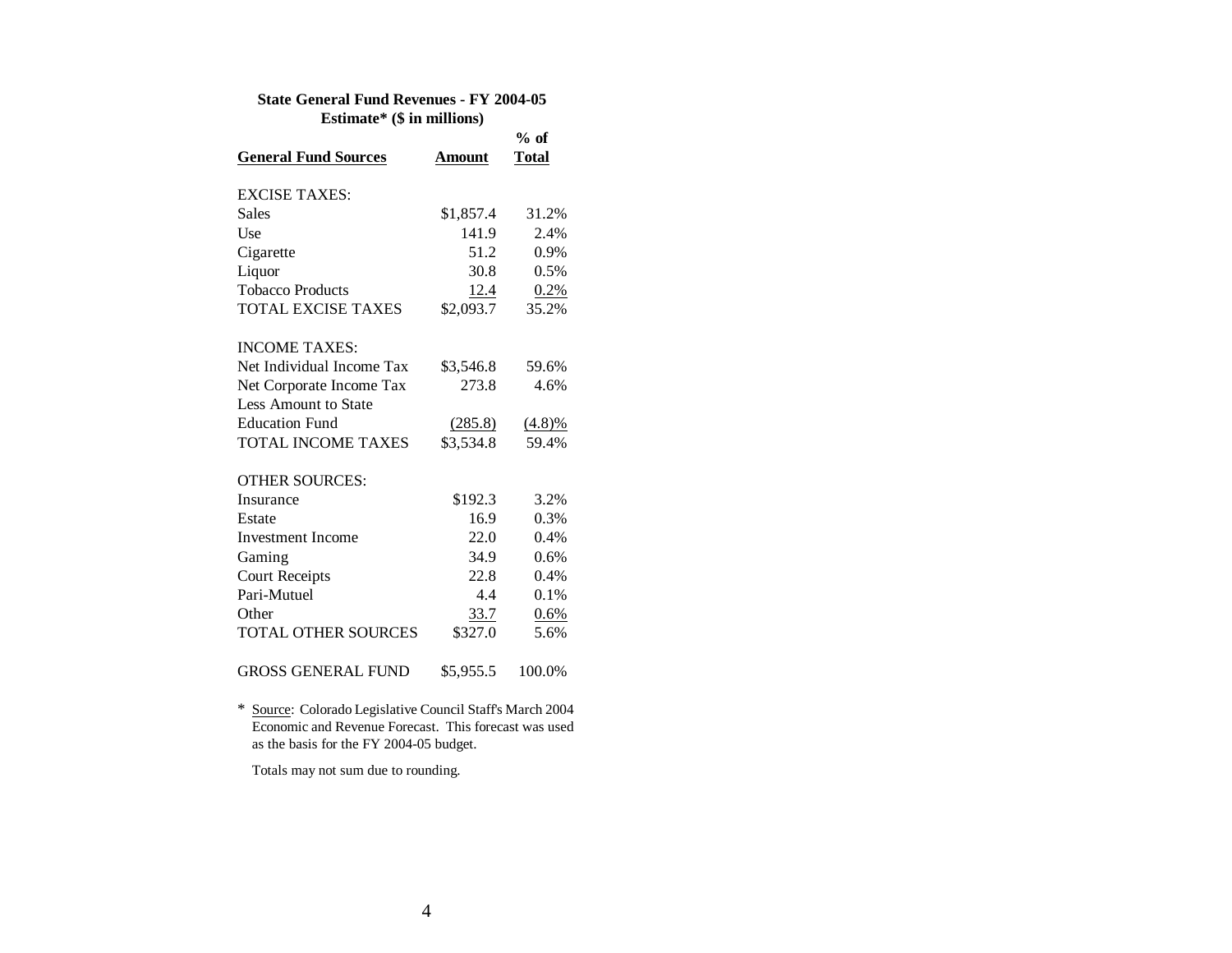#### **State Cash Fund Revenues - FY 2004-05 Estimate\* (\$ in millions)**

| <b>Cash Fund Sources</b>                                  | Amount  | $%$ of<br>Total |
|-----------------------------------------------------------|---------|-----------------|
| Transportation-Related **                                 | \$838.0 | 30.6%           |
| <b>Higher Education Tuition</b><br>and Other Cash Sources | 780.4   | 28.5%           |
| Unemployment Insurance<br>Trust Fund                      | 504.6   | 18.4%           |
| Limited Gaming Fund                                       | 101.7   | 3.7%            |
| All Other                                                 | 515.6   | 18.8%           |
|                                                           |         |                 |

#### TOTAL CASH FUND

- \* Source: Colorado Legislative Council Staff's March 2004 Economic and Revenue Forecast.
- \*\* Transportation-Related Revenues include Highway Users Tax Fund (HUTF) revenues and other miscellaneous revenues.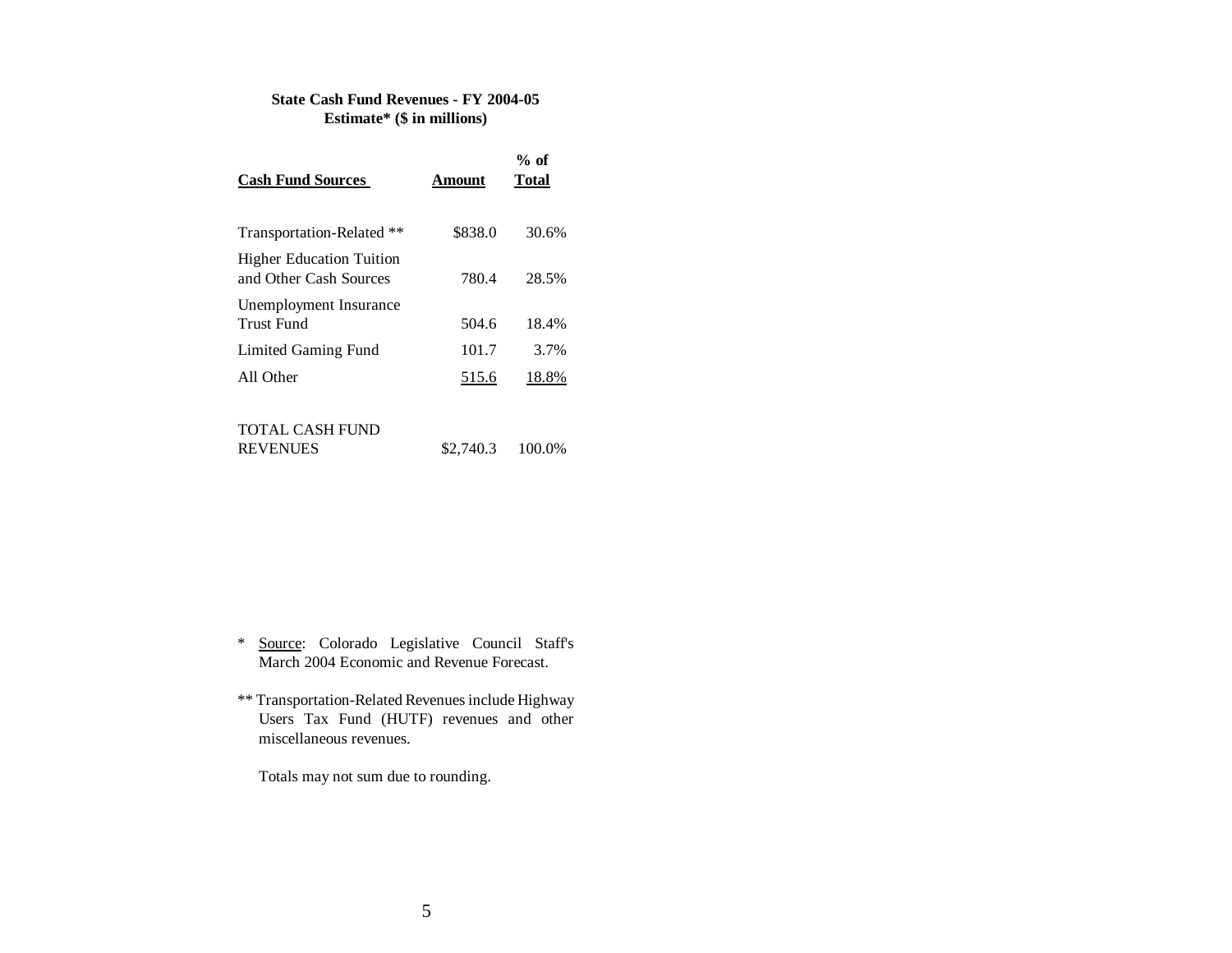# **Distribution of Colorado State Employees as Appropriated by the General Assembly FY 2004-05**

| <b>Department</b>              | Number of<br><b>FTE</b> | $%$ of<br><b>Total</b> |
|--------------------------------|-------------------------|------------------------|
| <b>Higher Education</b>        | 18,281.3                | 39.8%                  |
| Corrections                    | 5,879.9                 | 12.8%                  |
| Human Services                 | 4,527.7                 | 9.8%                   |
| Transportation                 | 3,301.2                 | 7.2%                   |
| Judicial                       | 3,285.2                 | 7.1%                   |
| <b>Natural Resources</b>       | 1,538.7                 | 3.3%                   |
| Revenue                        | 1,448.7                 | 3.1%                   |
| <b>Public Safety</b>           | 1,265.7                 | 2.8%                   |
| <b>Military Affairs</b>        | 1,184.8                 | 2.6%                   |
| Labor & Employment             | 1,119.8                 | 2.4%                   |
| Public Health &<br>Environment | 1,115.9                 | 2.4%                   |
| Other                          | <u>3,055.7</u>          | $6.7\%$                |
| <b>TOTAL FTE</b>               | 46,004.6                | 100.0%                 |

FTE - Full-time equivalent of one position continuously filled for an entire year.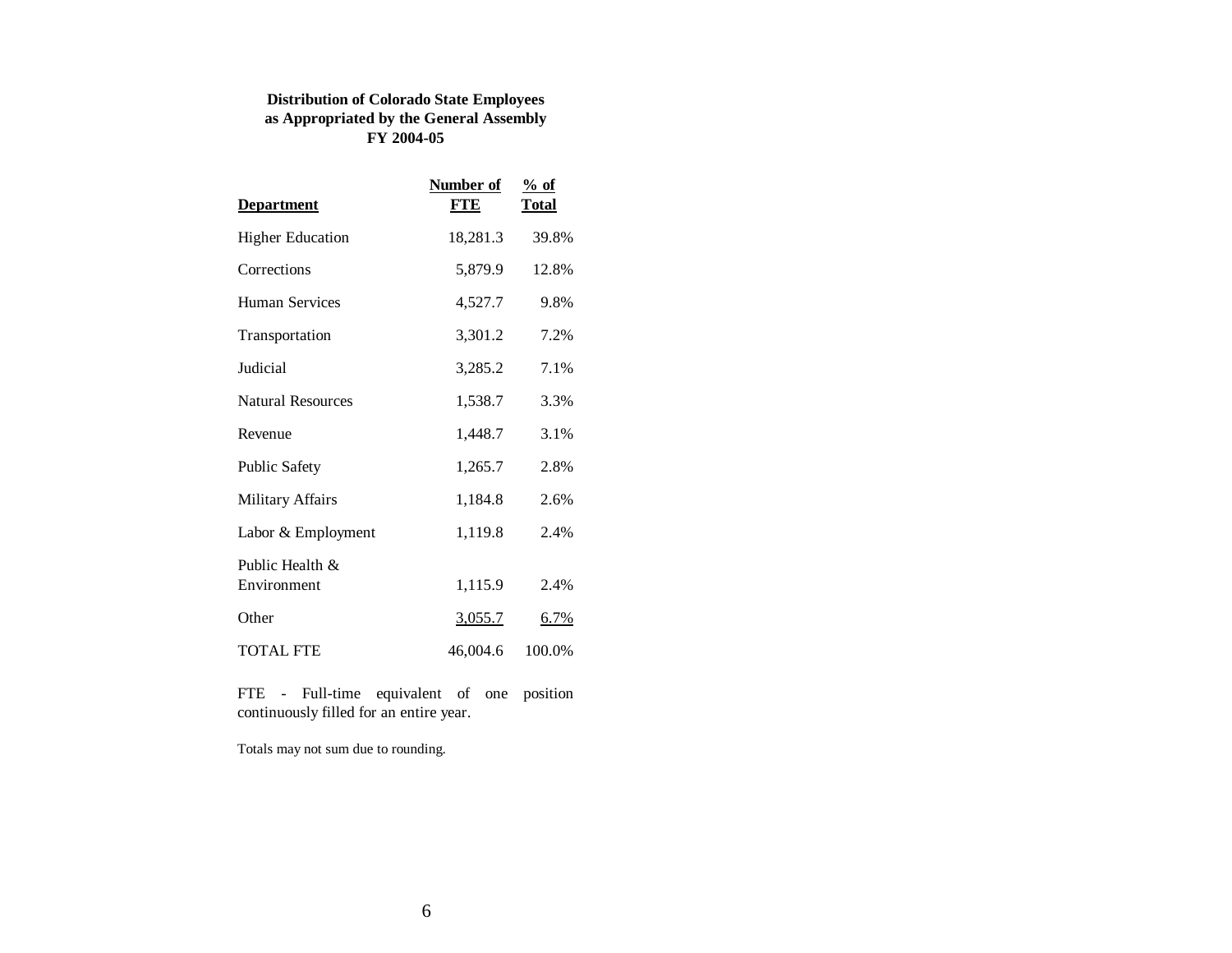# **State General Fund Spending Limit**

Section 24-75-201.1, C.R.S. Limit on General Fund Appropriation (6% Limit): (\$'s in millions)

FY 2003-04 Base:

| General Fund Appropriation        | \$5,590.9 |
|-----------------------------------|-----------|
| Allowable Growth of 6%            | x 1.06    |
| Limit on FY 2003-04 Appropriation | \$5,926.4 |
|                                   |           |
| FY 2004-05 Appropriation          | \$5,795.9 |
| Less Exempt Appropriations        | \$0.0     |
| FY 2004-05 Appropriation          |           |
| Subject to Limit                  | \$5,795.9 |
|                                   |           |
| Over/(Under) Limit                | (S130.5)  |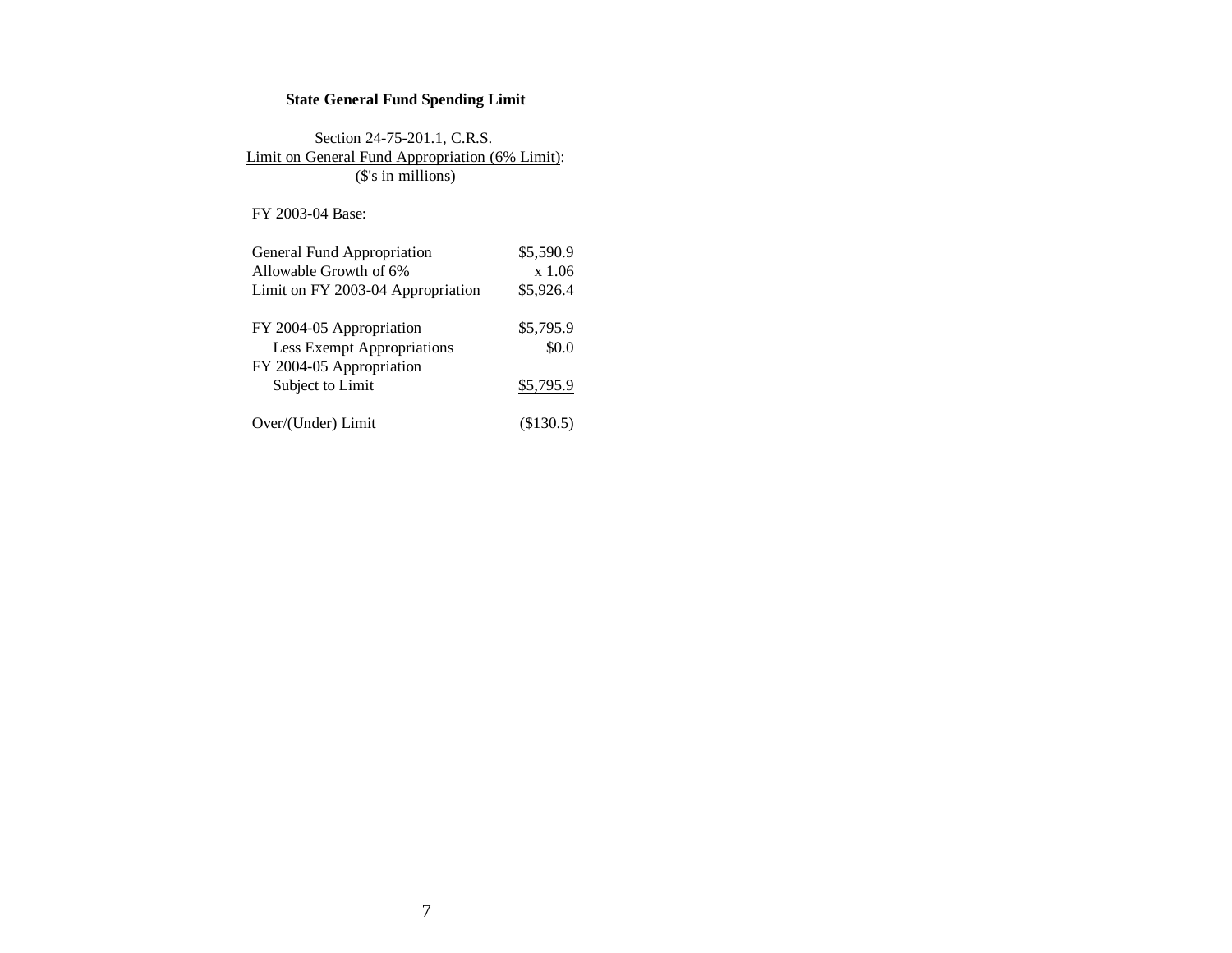#### **DEPARTMENT OF AGRICULTURE**

**Donald D. Ament, Commissioner** Phone: 303-239-4100Citizen Information: 1-800-886-7683

## **FY 2004-05 Appropriation**

| <b>Total Funds</b>                       | \$29,769,679 |
|------------------------------------------|--------------|
| General Fund                             | 4,227,529    |
| Cash Funds                               | 22, 281, 732 |
| Cash Funds Exempt                        | 1,535,265    |
| <b>Federal Funds</b>                     | 1,725,153    |
| Percent of State Operating Appropriation | $0.2\%$      |
| Percent of State General Fund            | 0.1%         |
| <b>FTE</b>                               | 278.2        |

## **Appropriations Breakdown**

|                                       | General | Total  |
|---------------------------------------|---------|--------|
| Division                              | Fund    | Funds  |
| <b>Commissioner's Office</b>          | 23.5%   | 16.2%  |
| <b>Agricultural Services Division</b> | 51.6%   | 35.8%  |
| <b>Agricultural Markets Division</b>  | 9.2%    | 2.0%   |
| <b>Brand Board</b>                    | $0.0\%$ | 12.7%  |
| Special Purpose                       | 0.0%    | 1.9%   |
| Colorado State Fair                   | $0.0\%$ | 27.1%  |
| <b>Conservation Board</b>             | 15.7%   | 4.3%   |
| Total                                 | 100.0%  | 100.0% |

#### **Key Facts of FY 2004-05**

Based on FY 2003-04 Totals:

| Hundredweight of Produce Inspected:                                     |                        |
|-------------------------------------------------------------------------|------------------------|
| Potatoes                                                                | 19,400,000             |
| All Other Fruits and Vegetables                                         | 521,728                |
| Cash Receipts (Actuals from CY 2001 in millions):<br>Livestock<br>Crops | \$3,374.5<br>\$1,354.5 |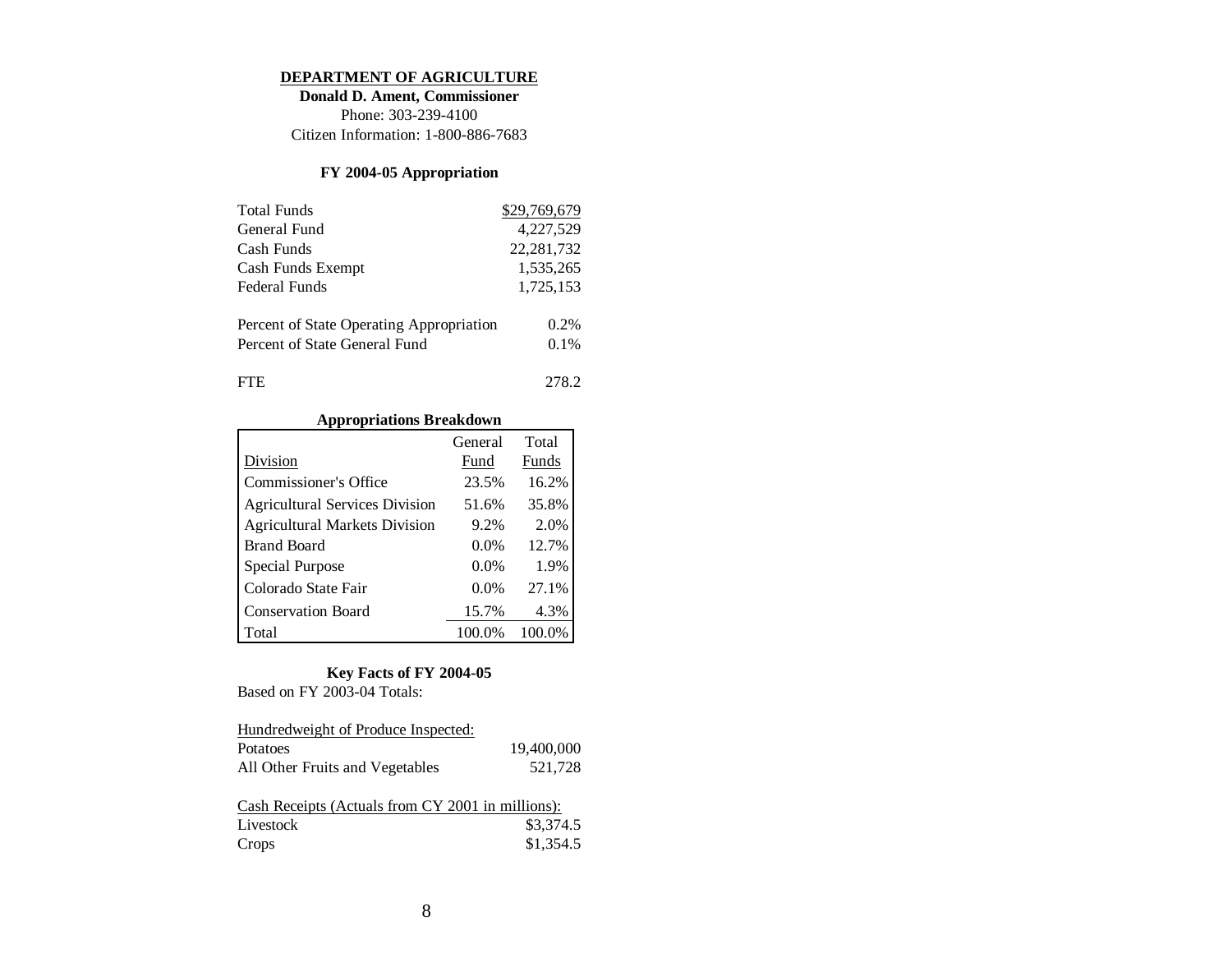#### **DEPARTMENT OF CORRECTIONS**

**Joe Ortiz, Executive Director** Phone: 719-579-9580

## **FY 2004-05 Appropriation**

| <b>Total Funds</b>                       | \$557,761,982 |
|------------------------------------------|---------------|
| General Fund                             | 500,199,822   |
| Cash Funds                               | 2,371,727     |
| Cash Funds Exempt                        | 52,274,745    |
| Federal Funds                            | 2,915,688     |
|                                          |               |
| Percent of State Operating Appropriation | 4.0%          |
| Percent of State General Fund            | 8.6%          |
|                                          |               |
| ľН.                                      | 5.879.9       |

# **Appropriations Breakdown**

|                           | General | Total   |
|---------------------------|---------|---------|
| Division                  | Fund    | Funds   |
| Management*               | 23.2%   | 21.5%   |
| Institutions              | 62.5%   | 56.5%   |
| <b>Support Services</b>   | 4.2%    | 3.9%    |
| Inmate Programs           | 5.7%    | $6.1\%$ |
| <b>Community Services</b> | 4.2%    | 3.8%    |
| Correctional Industries   | $0.0\%$ | 6.2%    |
| Other                     | 0.2%    | 2.0%    |
| Total                     | 100.0%  | 100.0%  |

\* Includes funds to reimburse counties and private facilities for holding state prisoners.

| <b>State Correctional Facilities</b>    | 23     |
|-----------------------------------------|--------|
| Inmate Population (State and Private)   | 20.415 |
| Jail Backlog (average daily population) | 374    |
| Inmates in Community Corrections        | 2.361  |
| Inmates on Parole                       | 5,106  |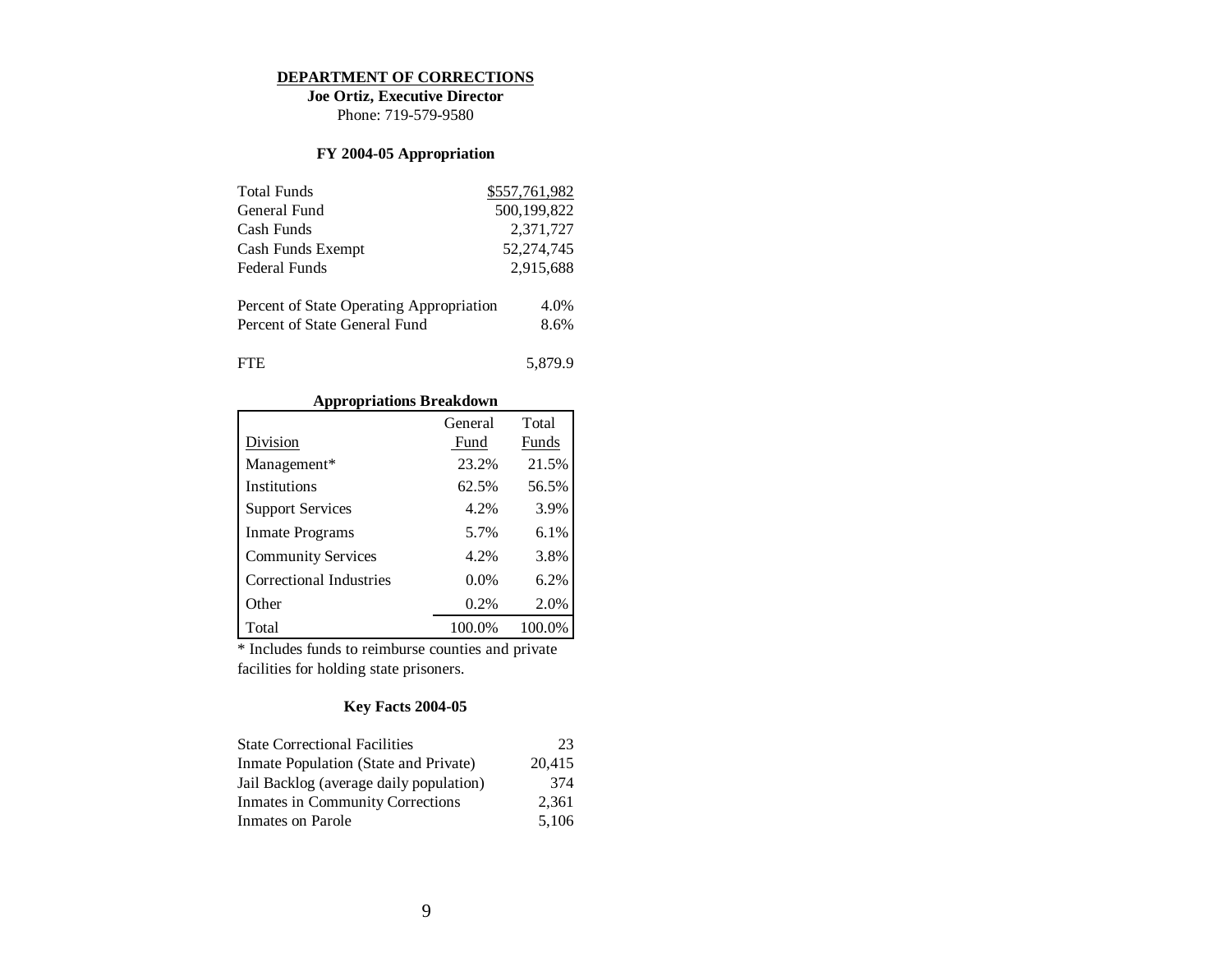#### **DEPARTMENT OF EDUCATION**

**Dr. William J. Moloney, Commissioner of Education** General Information: 303-866-6600

# **FY 2004-05 Appropriation**

| <b>Total Funds</b>                                                        | \$3,422,742,177 |
|---------------------------------------------------------------------------|-----------------|
| General Fund                                                              | 2,539,580,382   |
| Cash Funds                                                                | 14,760,077      |
| Cash Funds Exempt                                                         | 455,292,596     |
| Federal Funds                                                             | 413, 109, 122   |
| Percent of State Operating Appropriation<br>Percent of State General Fund | 24.8%<br>43.6%  |
| <b>FTE</b>                                                                | 434 R           |

# **Appropriations Breakdown**

|                               | General | Total   |
|-------------------------------|---------|---------|
| Section                       | Fund    | Funds   |
| Management and                | 0.8%    | 1.0%    |
| Administration                |         |         |
| Assistance to Public Schools: |         |         |
| Public School Finance         | 93.3%   | 79.8%   |
| Categorical Programs          | 5.6%    | 8.7%    |
| Grants / Other Distributions  | $0.0\%$ | 2.3%    |
| Sponsored Programs            | $0.0\%$ | 7.9%    |
| Library Programs              | $0.0\%$ | $0.0\%$ |
| School for the Deaf and the   |         |         |
| <b>Blind</b>                  | 0.3%    | 0.3%    |
| Total                         | 100.0%  | 100.0%  |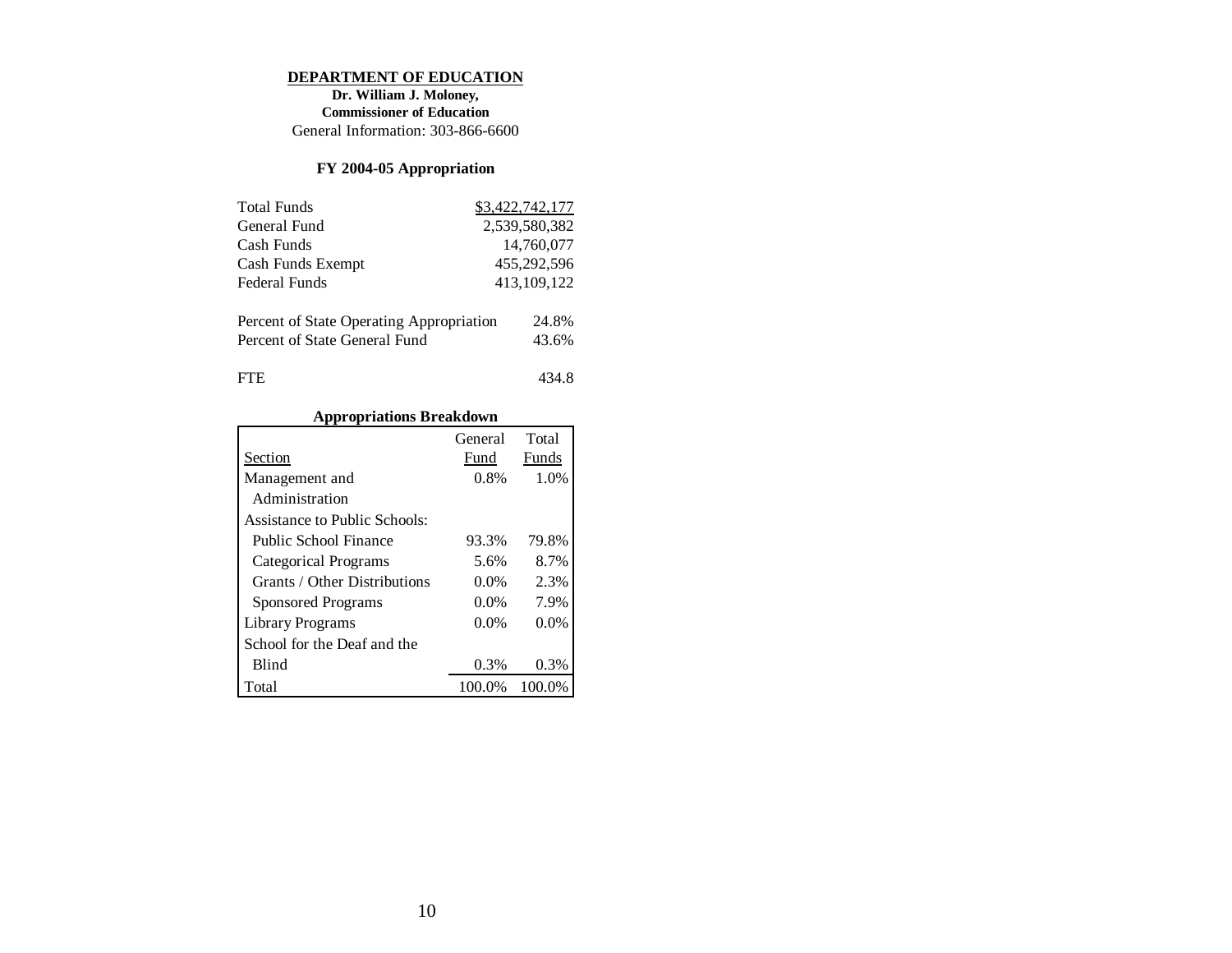#### **GOVERNOR - LIEUTENANT GOVERNOR -**

#### **STATE PLANNING AND BUDGETING**

**Bill Owens, Governor** Phone: 303-866-2471 Citizen Information: 1-800-283-7215

# **FY 2004-05 Appropriation**

| <b>Total Funds</b>                       | \$35,298,168 |
|------------------------------------------|--------------|
| General Fund                             | 15,838,358   |
| Cash Funds                               | 225,779      |
| Cash Funds Exempt                        | 1,706,447    |
| Federal Funds                            | 17,527,584   |
| Percent of State Operating Appropriation | 0.3%         |
| Percent of State General Fund            | 0.3%         |
| FIE                                      | 106.9        |

## **Appropriations Breakdown**

|                              | General | Total  |
|------------------------------|---------|--------|
| Division                     | Fund    | Funds  |
| Office of the Governor       | 18.5%   | 55.4%  |
| Office of the Lieutenant     |         |        |
| Governor                     | 1.7%    | 0.8%   |
| Office of State Planning and |         |        |
| <b>Budgeting</b>             | 0.0%    | 3.6%   |
| Economic Development         |         |        |
| Programs                     | 74.1%   | 37.7%  |
| Office of Innovation and     |         |        |
| Technology                   | 5.7%    | 2.5%   |
| Total                        | 100.0%  | 100.0% |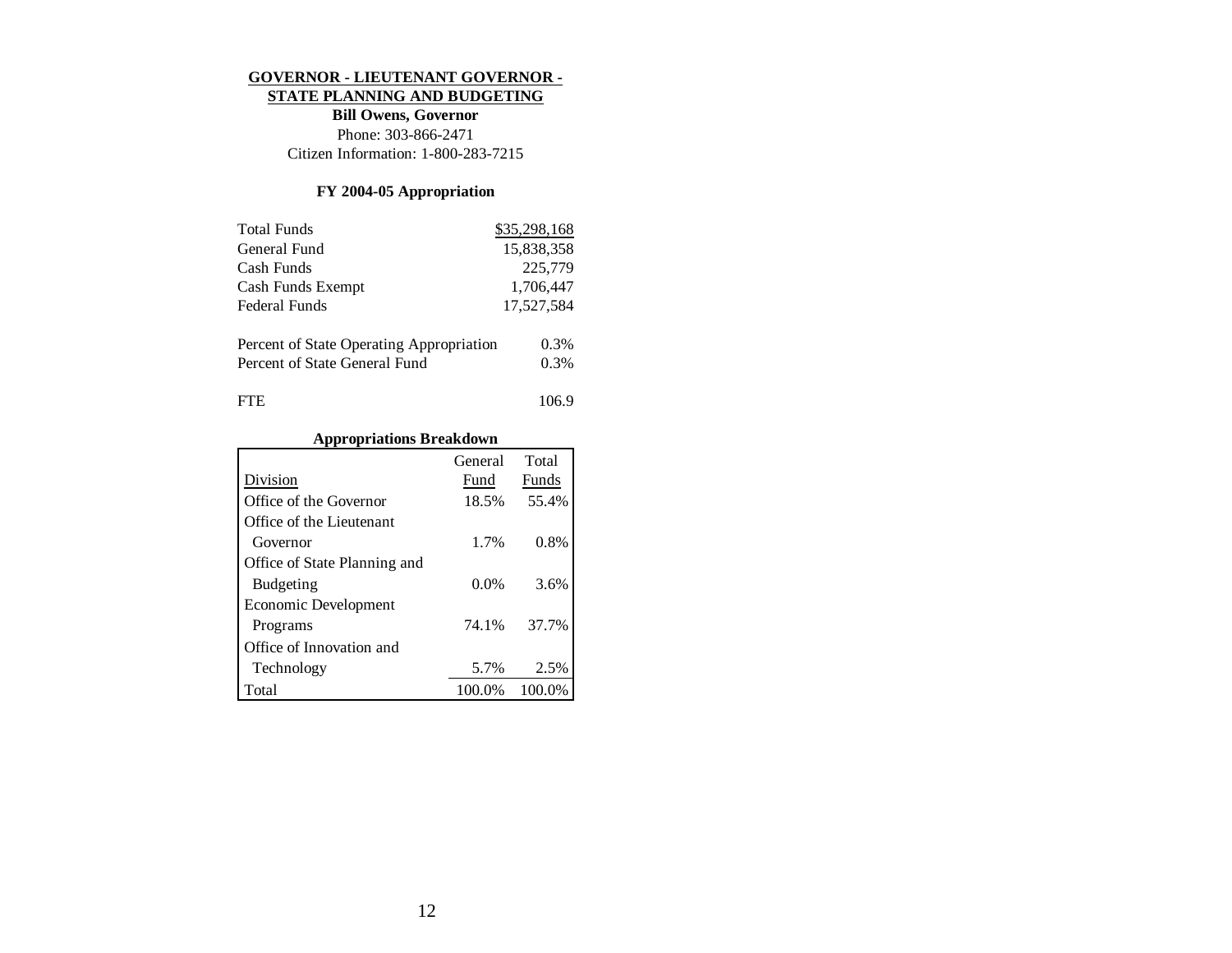#### **DEPARTMENT OF HEALTH CARE POLICY AND FINANCING**

## **Karen Reinertson, Executive Director**

Phone: 303-866-2993 Customer Service: (303) 866-3513 or 1-800-221-3943

## **FY 2004-05 Appropriation**

| <b>Total Funds</b>                       | \$3,014,426,097 |
|------------------------------------------|-----------------|
| General Fund                             | 1.258.646.139   |
| Cash Funds                               | 11,448,429      |
| Cash Funds Exempt                        | 265,281,003     |
| Federal Funds                            | 1,479,050,526   |
| Percent of State Operating Appropriation | 21.8%           |
| Percent of State General Fund            | 21.6%           |
| <b>FTE</b>                               | 204.5           |

#### **Appropriations Breakdown**

|                                    | General | Total  |
|------------------------------------|---------|--------|
| Division                           | Fund    | Funds  |
| <b>Executive Director's Office</b> | 1.6%    | 1.9%   |
| Medical Services Premiums          | 74.4%   | 64.2%  |
| Medicaid Mental Health             |         |        |
| <b>Community Programs</b>          | 5.9%    | 6.4%   |
| Indigent Care Program              | 1.3%    | 11.7%  |
| <b>Other Medical Services</b>      | 1.0%    | 1.9%   |
| Department of Human                |         |        |
| Services Medicaid-Funded           |         |        |
| Programs                           | 15.8%   | 13.9%  |
| Total                              | 100.0%  | 100.0% |

| Number of Medicaid Recipients     | 375,410    |
|-----------------------------------|------------|
| Average Annual Cost per Medical   |            |
| Services Recipient                | \$5,090.17 |
| Number of Children's Basic Health |            |
| Plan (CBHP) Recipients            | 48,168     |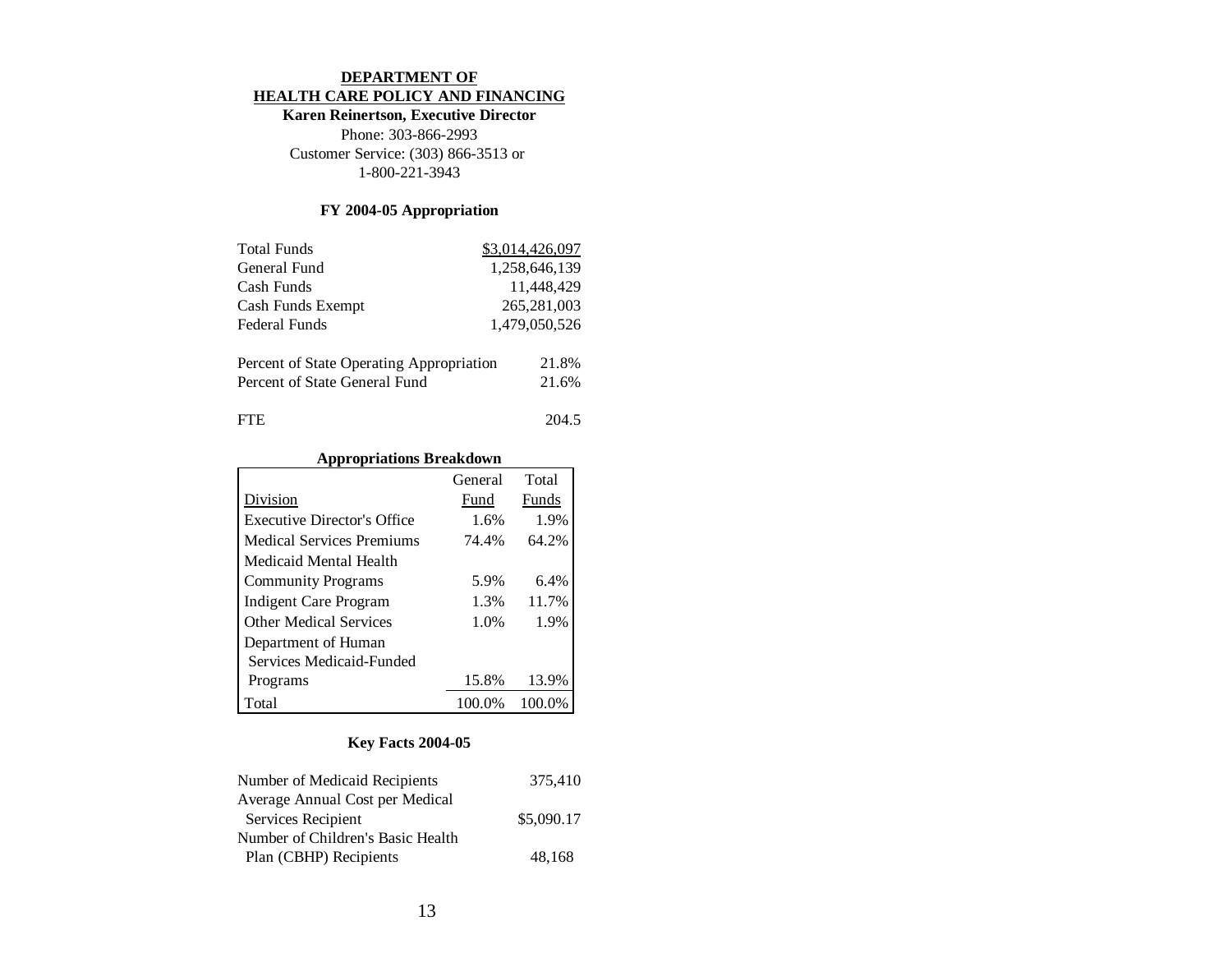#### **DEPARTMENT OF HIGHER EDUCATION**

# **Rick O'Donnell, Executive Director**

Phone: 303-866-2723

# **FY 2004-05 Appropriation**

| <b>Total Funds</b>                       | \$1,666,284,824 |
|------------------------------------------|-----------------|
| General Fund                             | 587,972,772     |
| Cash Funds                               | 959,812,693     |
| Cash Funds Exempt                        | 98,694,206      |
| Federal Funds                            | 19,805,153      |
|                                          |                 |
| Percent of State Operating Appropriation | 12.0%           |
| Percent of State General Fund            | 10.1%           |
|                                          |                 |
| FTE.                                     | 18.281.3        |

## **Appropriations Breakdown**

|                             | General | Total   |
|-----------------------------|---------|---------|
| Division                    | Fund    | Funds   |
| Colorado Commission on      |         |         |
| <b>Higher Education</b>     | $0.0\%$ | 0.2%    |
| Financial Aid               | 13.0%   | 4.6%    |
| <b>Adams State College</b>  | 1.8%    | 1.0%    |
| Mesa State College          | 2.7%    | 1.8%    |
| Metropolitan State College  | 5.8%    | 4.8%    |
| Western State College       | 1.2%    | 1.0%    |
| Colorado State University   |         |         |
| System                      | 18.6%   | 18.3%   |
| Fort Lewis College          | 1.3%    | 2.0%    |
| University of Colorado      | 25.6%   | 37.9%   |
| Colorado School of Mines    | 2.9%    | 3.1%    |
| Northern Colorado           | 5.7%    | 4.7%    |
| <b>Community Colleges</b>   | 18.1%   | 14.0%   |
| Local District Jr. Colleges | 1.9%    | $0.7\%$ |
| Occupational Education      | 1.5%    | 2.9%    |
| Other                       | 0.1%    | 2.9%    |
| Total                       | 100.0%  | 100.0%  |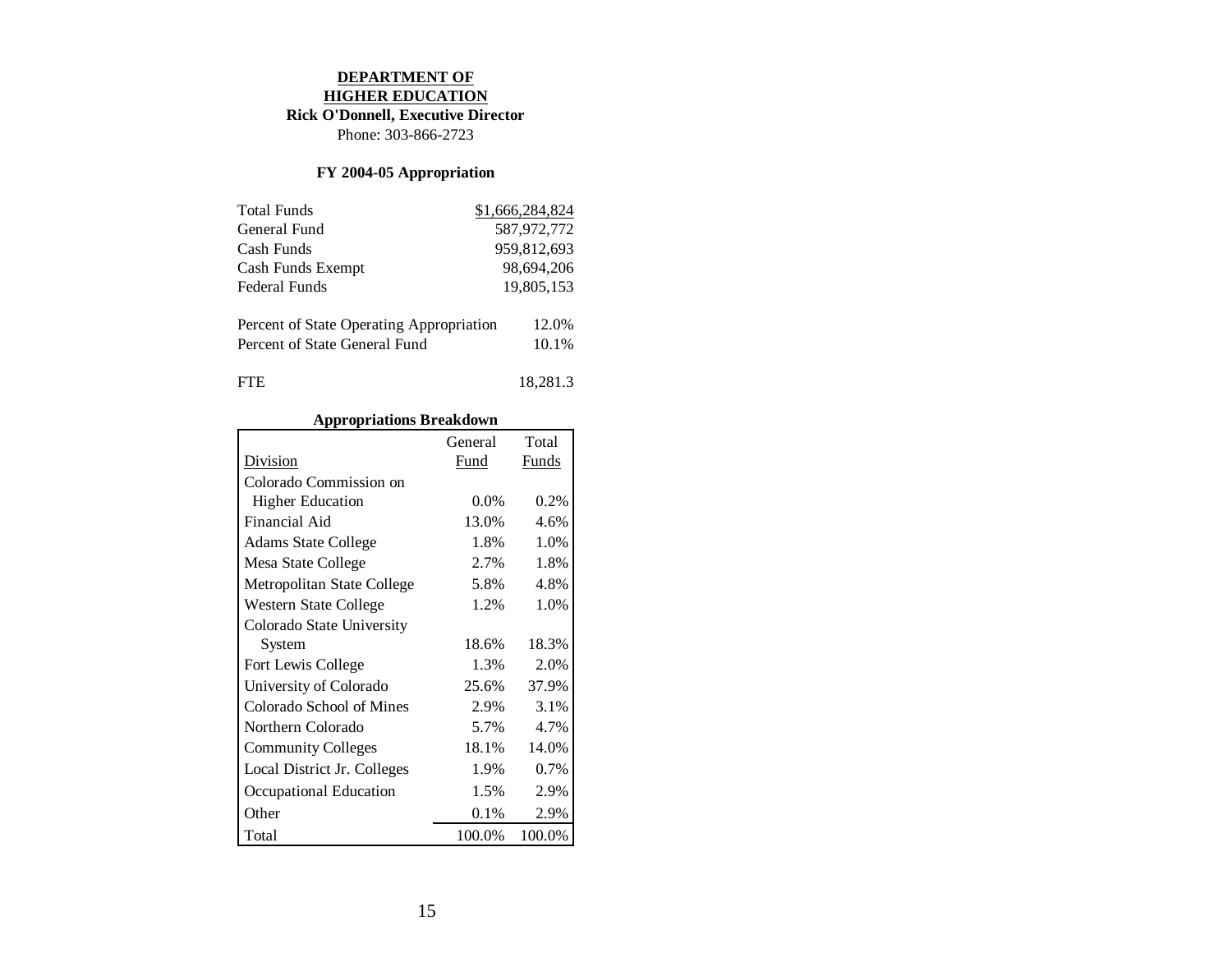# **DEPARTMENT OF HUMAN SERVICES**

# **Marva Livingston Hammons, Executive Director**

Information: 303-866-5700 Consumer Relations: 303-866-5825 or 1-800-536-5298

# **FY 2004-05 Appropriation**

| <b>Total Funds</b>                       | \$1,665,692,260 |
|------------------------------------------|-----------------|
| General Fund                             | 465,503,517     |
| Cash Funds                               | 88, 177, 547    |
| Cash Funds Exempt                        | 611,896,853     |
| Federal Funds                            | 500, 114, 343   |
|                                          |                 |
| Percent of State Operating Appropriation | 12.0%           |
| Percent of State General Fund            | 8.0%            |
|                                          |                 |
| FTE.                                     | 4.527.7         |

# **Appropriations Breakdown**

|                                    | General | Total  |
|------------------------------------|---------|--------|
| Division                           | Fund    | Funds  |
| <b>Executive Director's Office</b> | 4.7%    | 2.6%   |
| Office of Information              |         |        |
| <b>Technology Services</b>         | 3.7%    | 2.5%   |
| Office of Operations               | 3.7%    | 2.1%   |
| County Administration              | 5.2%    | 3.6%   |
| Division of Child Welfare          | 29.2%   | 21.8%  |
| Division of Child Care             | 3.8%    | 5.3%   |
| Office of Self Sufficiency         | 1.5%    | 15.4%  |
| Mental Health and Alcohol          |         |        |
| and Drug Abuse Services            | 19.8%   | 10.6%  |
| Services for People with           |         |        |
| <b>Disabilities</b>                | 5.3%    | 22.2%  |
| <b>Adult Assistance Programs</b>   | 3.0%    | 7.3%   |
| Division of Youth Corrections      | 20.3%   | 6.5%   |
| Total                              | 100.0%  | 100.0% |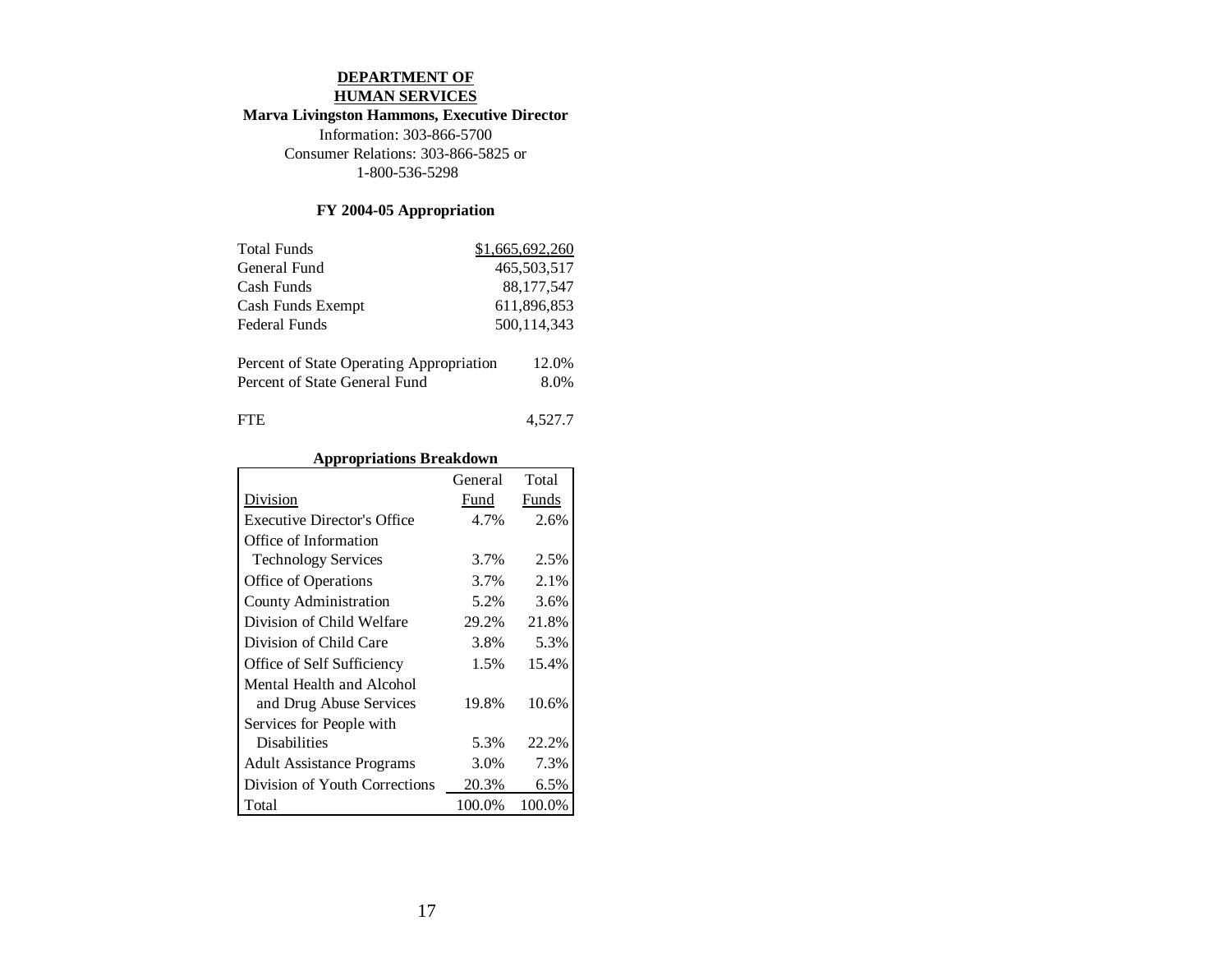#### **JUDICIAL DEPARTMENT**

## **Mary J. Mullarkey, Chief Justice, Colorado Supreme Court Gerald A. Marroney, State Court Administrator** Phone: 303-861-1111

## **FY 2004-05 Appropriation**

| <b>Total Funds</b>                                                        | \$288,210,359 |
|---------------------------------------------------------------------------|---------------|
| General Fund                                                              | 219,577,404   |
| Cash Funds                                                                | 59,868,406    |
| Cash Funds Exempt                                                         | 7,309,859     |
| Federal Funds                                                             | 1,454,690     |
| Percent of State Operating Appropriation<br>Percent of State General Fund | 2.1%<br>3.8%  |
| ľН.                                                                       | 3,285.2       |

# **Appropriations Breakdown**

|                           | General | Total  |
|---------------------------|---------|--------|
| Division                  | Fund    | Funds  |
| Supreme Court and         | 3.6%    | 4.5%   |
| the Court of Appeals      |         |        |
| Courts Administration     | 10.8%   | 11.5%  |
| <b>Trial Courts</b>       | 41.3%   | 43.5%  |
| Probation                 | 19.4%   | 21.5%  |
| Public Defender           | 14.8%   | 11.3%  |
| Alternate Defense Counsel | 5.7%    | 4.3%   |
| Child's Representative    | 4.4%    | 3.4%   |
| Total                     | 100.0%  | 100.0% |

# **Key Facts 2004-05**

## Caseload Growth Projections

| New Cases Filed (District Courts)  | 2.0%    |
|------------------------------------|---------|
| New Cases Filed (County Courts)    | 2.0%    |
| <b>Adults on Regular Probation</b> | $0.2\%$ |
| Juveniles on Regular Probation     | 1.4%    |
| Public Defender Caseload           | 2.0%    |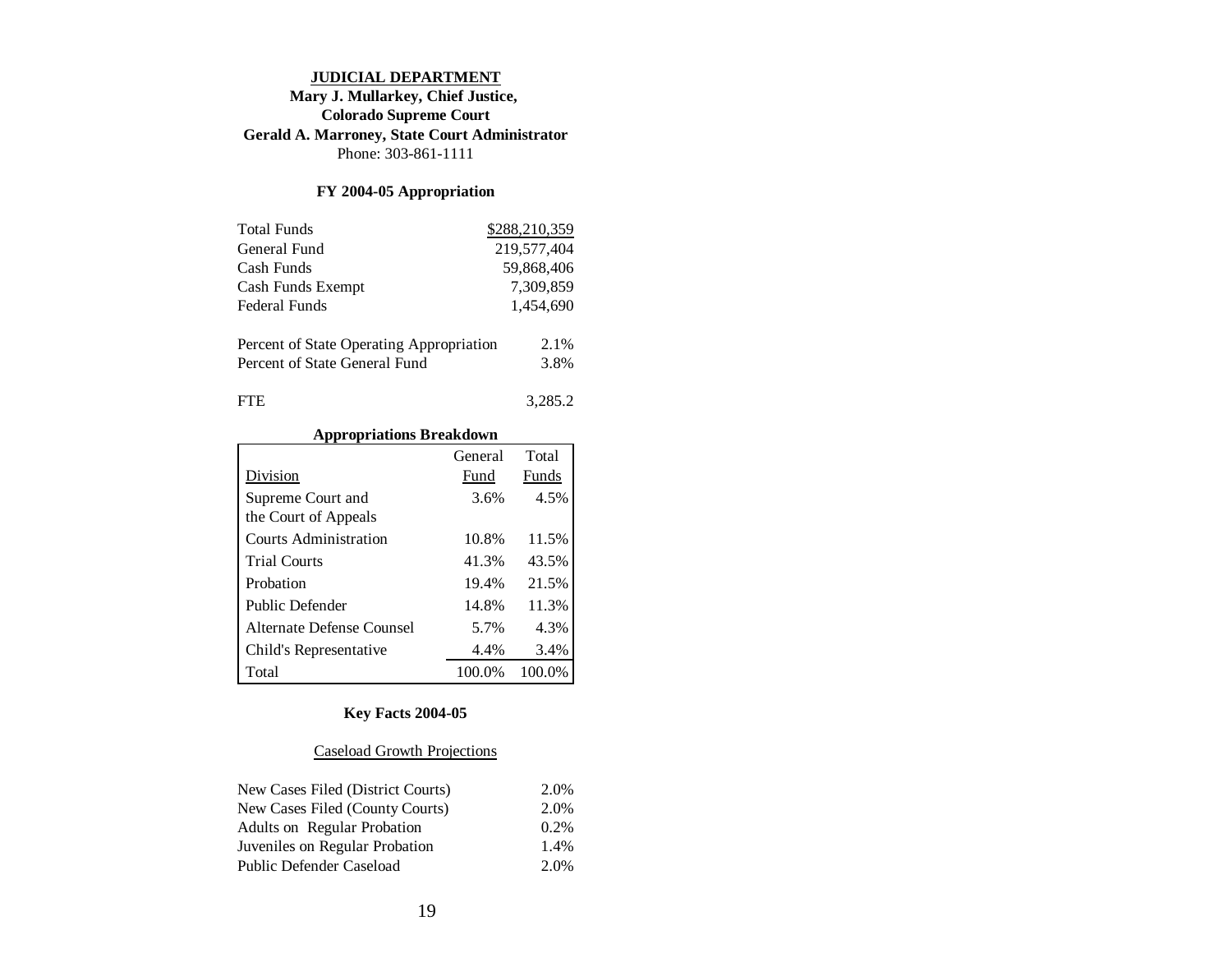#### **DEPARTMENT OF LABOR AND**

**EMPLOYMENT**

**Jeff Wells, Executive Director**

Phone: 303-318-8020 Citizen Information: 303-318-8000

## **FY 2004-05 Appropriation**

| <b>Total Funds</b>                                                        | \$131,740,753   |
|---------------------------------------------------------------------------|-----------------|
| General Fund                                                              |                 |
| Cash Funds                                                                | 27, 113, 582    |
| Cash Funds Exempt                                                         | 15,797,544      |
| Federal Funds                                                             | 88,829,627      |
| Percent of State Operating Appropriation<br>Percent of State General Fund | 1.0%<br>$0.0\%$ |
| Ή.                                                                        | 1,119.8         |

## **Appropriations Breakdown**

|                           | % of Federal | Total  |
|---------------------------|--------------|--------|
| Division                  | Funds        | Funds  |
| <b>Executive Director</b> | 17.0%        | 18.7%  |
| Employment and            |              |        |
| Training                  | 82.4%        | 61.3%  |
| Labor                     | 0.0%         | 0.6%   |
| Oil and Public Safety     | 0.6%         | 2.9%   |
| Workers' Compensation     | $0.0\%$      | 16.5%  |
| Total                     | 100.0%       | 100.0% |

| <b>Employment and Training-</b>          |         |
|------------------------------------------|---------|
| <b>Individuals Served</b>                | 240,000 |
| Applicants for Workers' Compensation     |         |
| <b>Hearings</b>                          | 10.500  |
| Number of Initial Unemployment Insurance |         |
| Claims Established                       | 176,270 |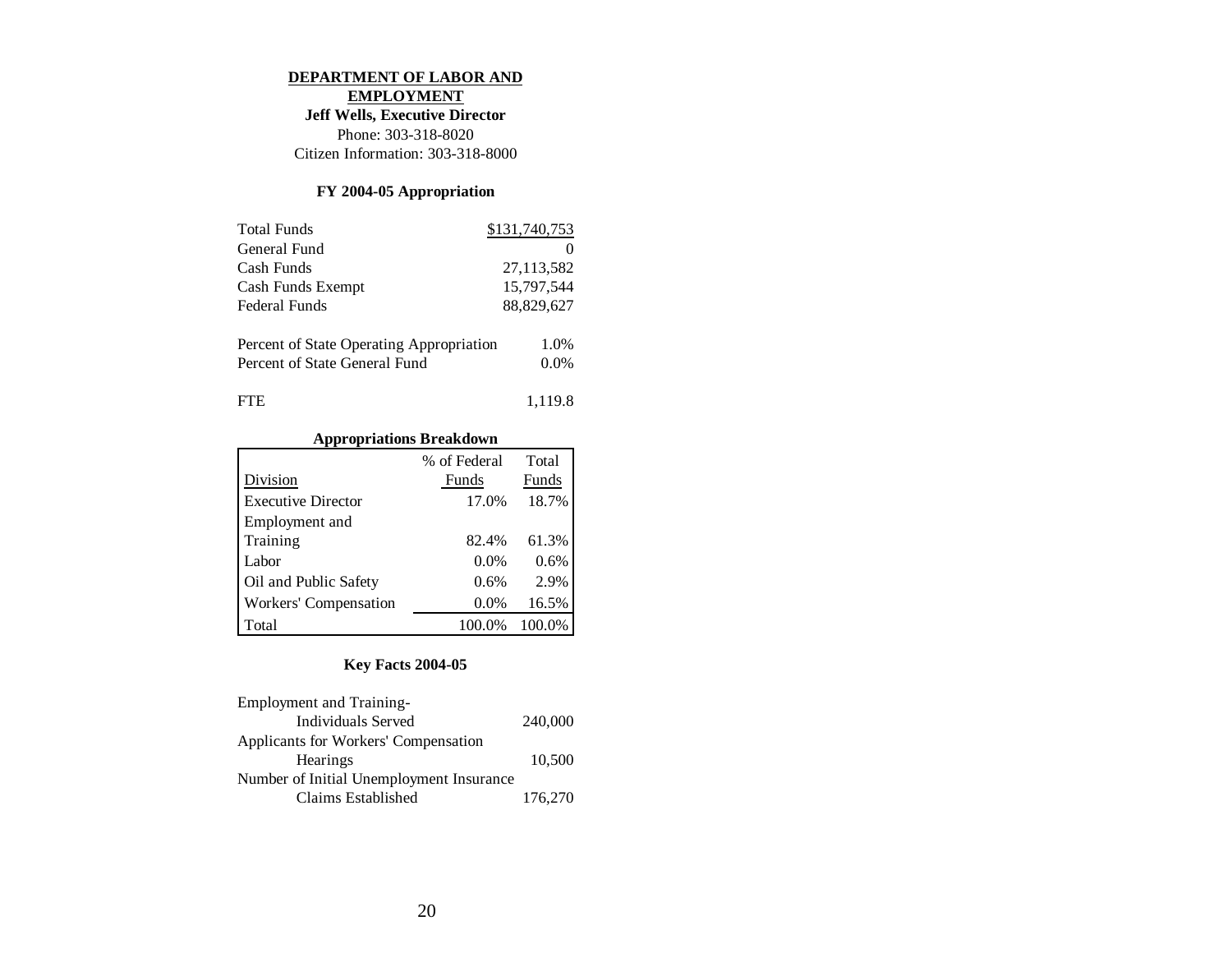#### **DEPARTMENT OF LAW**

**Ken Salazar, Attorney General**

Phone: 303-866-3611

# **FY 2004-05 Appropriation**

| <b>Total Funds</b>                       | \$34,647,429 |
|------------------------------------------|--------------|
| General Fund                             | 6,856,156    |
| Cash Funds                               | 3,222,094    |
| Cash Funds Exempt                        | 23,745,588   |
| Federal Funds                            | 823.591      |
| Percent of State Operating Appropriation | $0.3\%$      |
| Percent of State General Fund            | 0.1%         |
| <b>FTE</b>                               | 337.3        |

# **Appropriations Breakdown**

|                             | General | Total  |
|-----------------------------|---------|--------|
| Division                    | Fund    | Funds  |
| Administration              | 16.2%   | 16.8%  |
| Legal Services to           |         |        |
| <b>State Agencies</b>       | $0.0\%$ | 48.4%  |
| Criminal Justice and        |         |        |
| Appellate                   | 45.4%   | 17.2%  |
| Water and Natural Resources | 9.0%    | 4.7%   |
| <b>Consumer Protection</b>  | 9.9%    | 6.8%   |
| Special Purpose             | 19.5%   | 6.1%   |
| Total                       | 100.0%  | 100.0% |

| <b>Total Legal Service Hours</b>         | 303.763 |
|------------------------------------------|---------|
| Attorney/Paralegal Blended Rate per Hour | \$61.57 |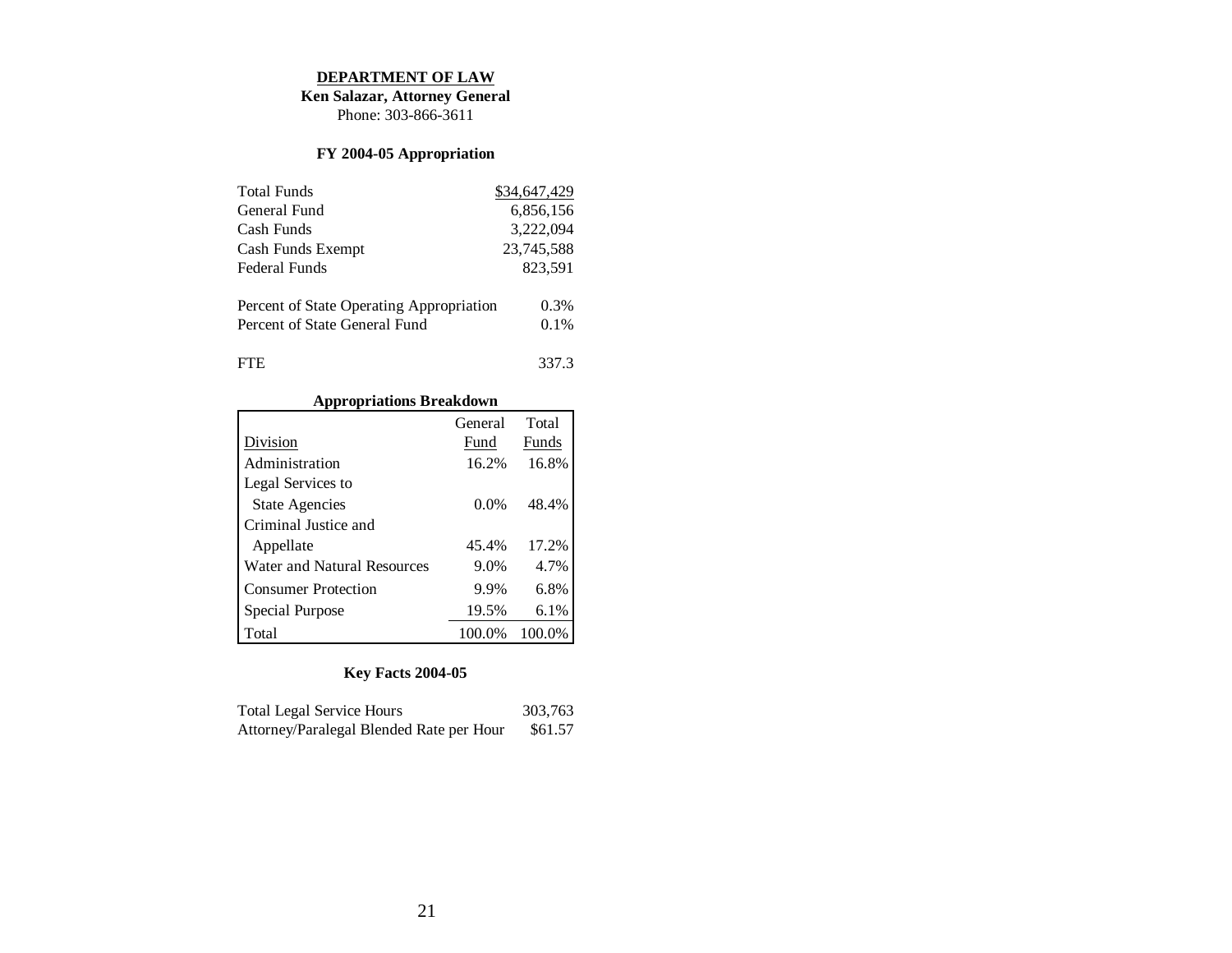#### **LEGISLATIVE BRANCH**

**Mona Heustis, Secretary of the Senate** Phone: 303-866-5289 **Judith "J.R." Rodrigue, Chief Clerk, House of Representatives** Phone: 303-866-2904 **Joanne Hill, State Auditor** Phone: 303-869-2800 **John Ziegler, Staff Director, Joint Budget Committee** Phone: 303-866-2061 **Kirk Mlinek, Director, Legislative Council** Phone: 303-866-3521 **Charles Pike, Director, Office of Legislative Legal Services** Phone: 303-866-2045

#### **FY 2004-05 Appropriation**

| <b>Total Funds</b>                                                        | \$29,391,231 |
|---------------------------------------------------------------------------|--------------|
| General Fund                                                              | 28,541,104   |
| Cash Funds                                                                | 90,000       |
| Cash Funds Exempt                                                         | 760,127      |
| <b>Federal Funds</b>                                                      |              |
| Percent of State Operating Appropriation<br>Percent of State General Fund | 0.2%<br>0.5% |
| FTE.                                                                      | 273.2        |

#### **Appropriations Breakdown**

|                             | General | Total  |
|-----------------------------|---------|--------|
| Division                    | Fund    | Funds  |
| General Assembly            | 40.6%   | 39.7%  |
| <b>State Auditor</b>        | 20.2%   | 22.2%  |
| Joint Budget Committee      | 4.4%    | 4.3%   |
| Legislative Council         | 19.3%   | 18.8%  |
| Committee on Legal Services | 15.5%   | 15.0%  |
| Total                       | 100.0%  | 100.0% |

| <b>Bills Introduced</b> | 726  |
|-------------------------|------|
| <b>Bills Passed</b>     | 433. |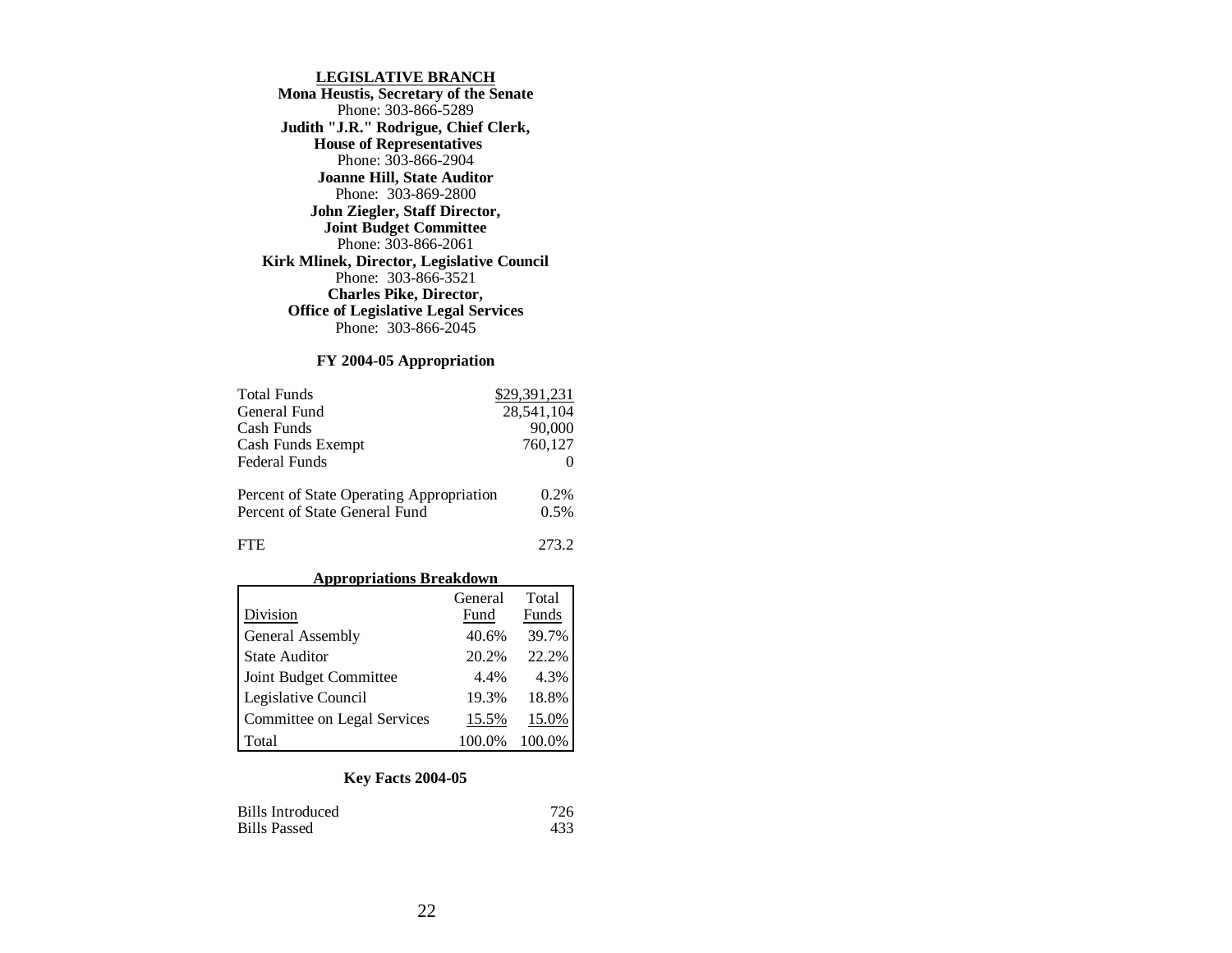#### **DEPARTMENT OF LOCAL AFFAIRS**

**Michael Beasley, Executive Director** Phone: 303-866-2771 Citizen Advocate: (303) 866-5326 or 1-800-536-5349

## **FY 2004-05 Appropriation**

| <b>Total Funds</b>                       | \$178,037,497 |
|------------------------------------------|---------------|
| General Fund                             | 4,916,082     |
| Cash Funds                               | 25,439,159    |
| Cash Funds Exempt                        | 99,289,589    |
| <b>Federal Funds</b>                     | 48,392,667    |
|                                          |               |
| Percent of State Operating Appropriation | 1.3%          |
| Percent of State General Fund            | 0.1%          |
|                                          |               |
| FIE                                      | 175.1         |

# **Appropriations Breakdown**

|                                    | General | Total  |
|------------------------------------|---------|--------|
| Division                           | Fund    | Funds  |
| <b>Executive Director's Office</b> | 20.2%   | 2.1%   |
| <b>Property Taxation</b>           | 35.8%   | 1.8%   |
| Division of Housing                | 8.4%    | 15.6%  |
| Division of Local Government       | 35.6%   | 80.5%  |
| Total                              | 100.0%  | 100.0% |

| <b>Board of Assessment Appeals -</b> |       |
|--------------------------------------|-------|
| Appeals Heard                        | 1,700 |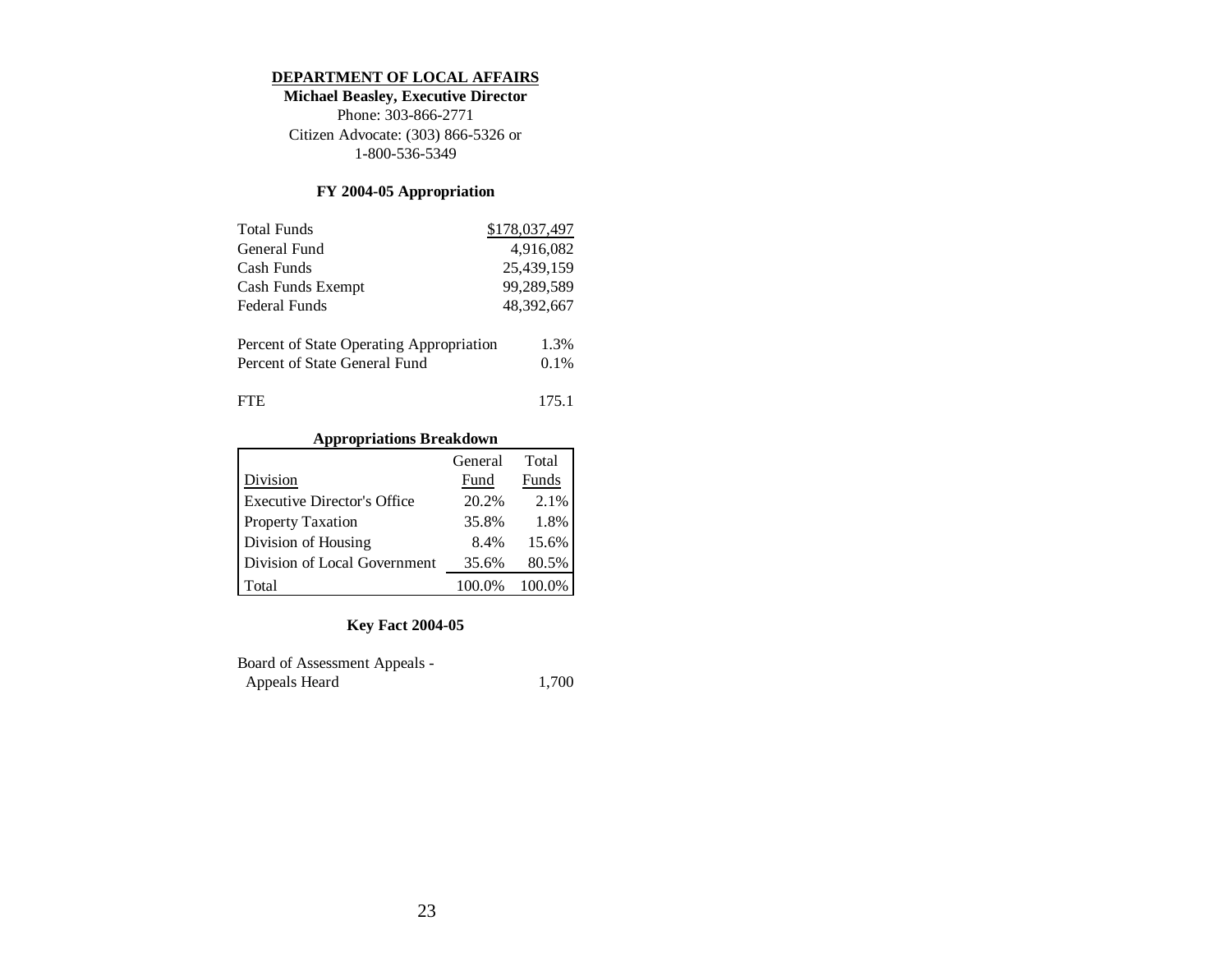#### **DEPARTMENT OF MILITARY AND VETERANS AFFAIRS**

**Mason C. Whitney, Adjutant General**  Phone: 720-847-8801

Citizen Information: 720-847-8945

## **FY 2004-05 Appropriation**

| <b>Total Funds</b>                                                        | \$128,660,117      |
|---------------------------------------------------------------------------|--------------------|
| General Fund                                                              | 3,952,227          |
| Cash Funds                                                                | 26.244             |
| Cash Funds Exempt                                                         | 2,461,518          |
| Federal Funds                                                             | 122,220,128        |
| Percent of State Operating Appropriation<br>Percent of State General Fund | $0.9\%$<br>$0.1\%$ |
| ΓH.                                                                       | 1,184.8            |

## **Appropriations Breakdown**

|                                    | General | Total  |
|------------------------------------|---------|--------|
| Division                           | Fund    | Funds  |
| <b>Executive Director and Army</b> |         |        |
| National Guard                     | 76.5%   | 5.0%   |
| Veterans Affairs                   | 9.5%    | 1.8%   |
| Air National Guard                 | 10.8%   | 2.4%   |
| <b>Federal Funded Programs</b>     | $0.0\%$ | 90.7%  |
| Civil Air Patrol                   | 3.2%    | 0.1%   |
| Total                              | 100.0%  | 100.0% |

| Army National Guard Membership          | 3,115 |
|-----------------------------------------|-------|
| Air National Guard Membership           | 1,416 |
| Civil Air Patrol Membership (Volunteer) | 1.858 |
| Veterans Claims Handled (2003)          | 3,236 |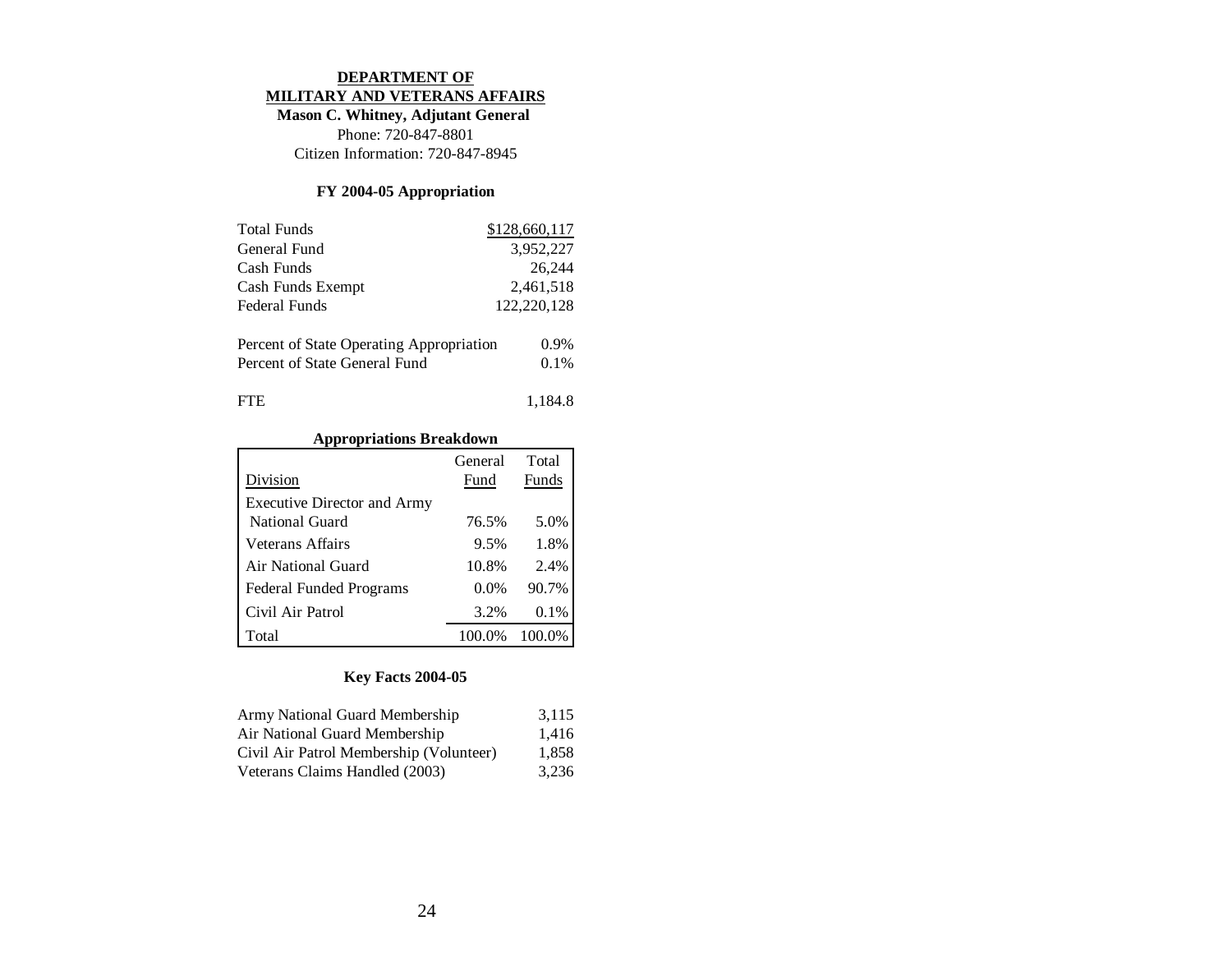## **DEPARTMENT OF**

**NATURAL RESOURCES**

**Russell George, Executive Director**

Phone: 303-866-4628 General Information: 303-866-3311

## **FY 2004-05 Appropriation**

| <b>Total Funds</b>                       | \$176,615,288 |
|------------------------------------------|---------------|
| General Funds                            | 22,352,945    |
| Cash Funds                               | 36,674,275    |
| Cash Funds Exempt                        | 101,122,425   |
| Federal Funds                            | 16,465,643    |
|                                          |               |
| Percent of State Operating Appropriation | 1.3%          |
| Percent of State General Fund            | 0.4%          |
|                                          |               |
| ΓH.                                      | 1,538.7       |

## **Appropriations Breakdown**

|                                     | General | Total  |
|-------------------------------------|---------|--------|
| Division                            | Fund    | Funds  |
| <b>Executive Director's Office</b>  | 26.4%   | 14.0%  |
| <b>Parks and Outdoor Recreation</b> | 12.7%   | 15.2%  |
| <b>Water Resources</b>              | 60.9%   | 10.5%  |
| Wildlife                            | $0.0\%$ | 45.4%  |
| Other                               | $0.0\%$ | 14.9%  |
| Total                               | 100.0%  | 100.0% |

| Active Oil & Gas Wells                 | 25,300       |
|----------------------------------------|--------------|
| Oil and Gas Drilling Permits Issued    | 2,200        |
| Est. Severance Tax Revenues            | \$47,400,000 |
| Number of State Parks                  | 46           |
| <b>Annual State Park Visitation</b>    | 11,190,201   |
| Hunting & Fishing Licenses Sold        | 1,450,000    |
| State Land Board Surface Acres of Land | 2.600,000    |
| School Trust Net Income From State     |              |
| Land Board Investments                 | \$26,695,326 |
| Direct Flow Water Rights Administered  | 88.487       |
| Water Conservation Board Loans         | \$24,320,800 |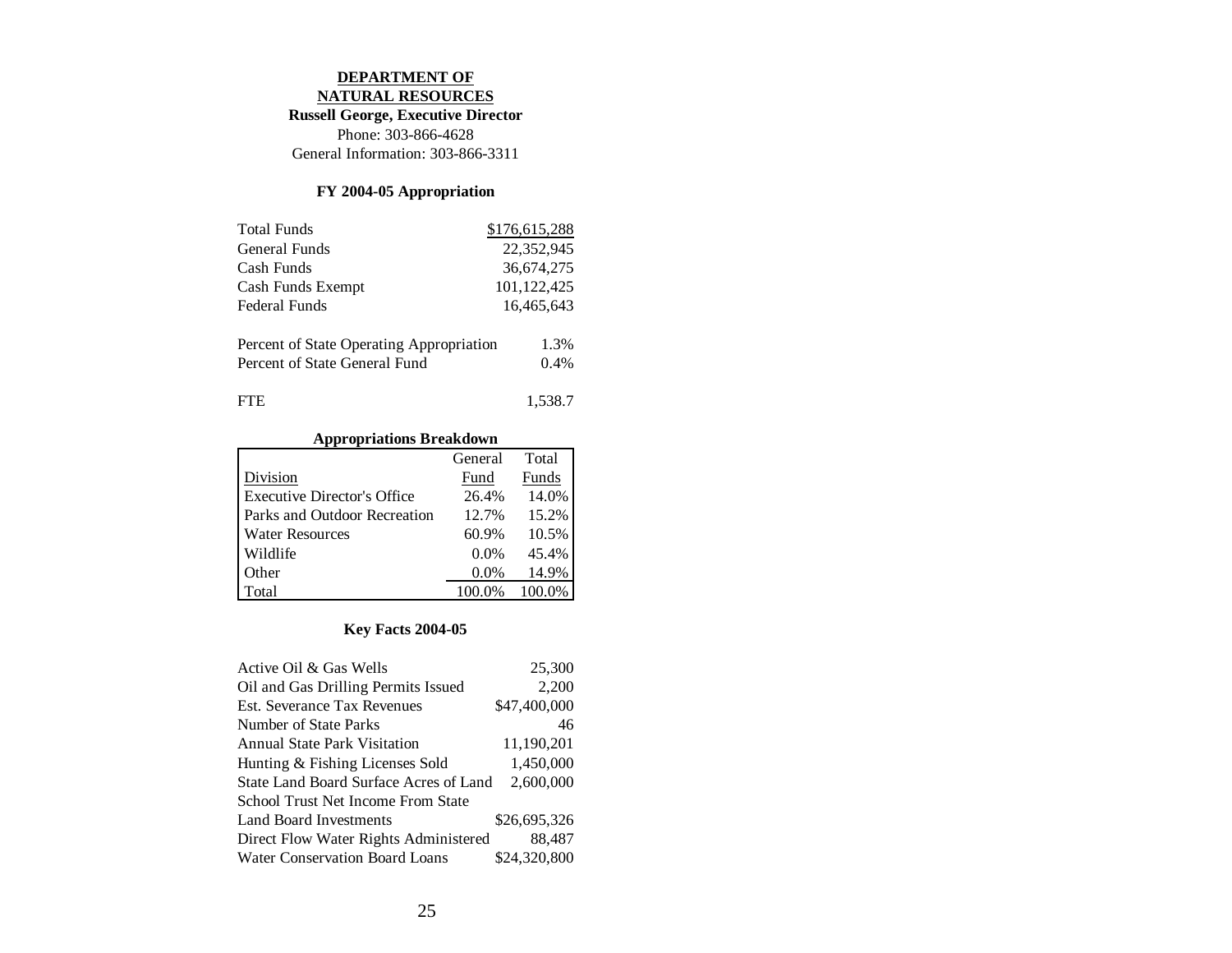| Child Welfare Services (est. monthly data, FY 03-04) |                 |
|------------------------------------------------------|-----------------|
| Total Children in Open Involvements                  | 25,350          |
| Children in Out-of-home Care                         | 7,600           |
| <b>Adopted Children Receiving Subsidies</b>          | 7,490           |
| <b>Youth Corrections - Average Daily Population</b>  |                 |
| Detention                                            | 479.0           |
| Commitment                                           | 1,377.8         |
| Parole                                               | 546.4           |
| <b>Mental Health Services</b>                        |                 |
| Mental Health Community Programs:                    |                 |
| <b>Total Indigent Clients Served</b>                 | 8,911           |
| Average Annual Cost per Indigent Client              | \$2,300         |
| <b>Mental Health Institutes:</b>                     |                 |
| <b>Average Daily Population</b>                      | 539.0           |
| Average Annual Cost per Bed                          | \$147,000       |
|                                                      |                 |
| Services for Adults with Developmental Disabilities  |                 |
| Community-operated Residential Services:             |                 |
| Persons Served                                       | 3,597           |
| Average Annual Cost Per Client                       | \$55,913        |
| <b>State-operated Residential Services</b>           |                 |
| (Regional Centers):                                  |                 |
| <b>Average Daily Attendance</b>                      | 403             |
| Average Annual Cost Per Client                       | \$137,381       |
| Cash Assistance / Subsidy Payments (cases per month) |                 |
| Colorado Works Program (families)                    | 14,530          |
| Child Care Subsidies (children)                      | 20,750          |
| Old Age Pension (individuals)                        | 25,665          |
| Aid to the Needy Disabled (individuals)              | 7,205           |
| Annual Child Support Enforcement<br>Collections      | \$287.8 million |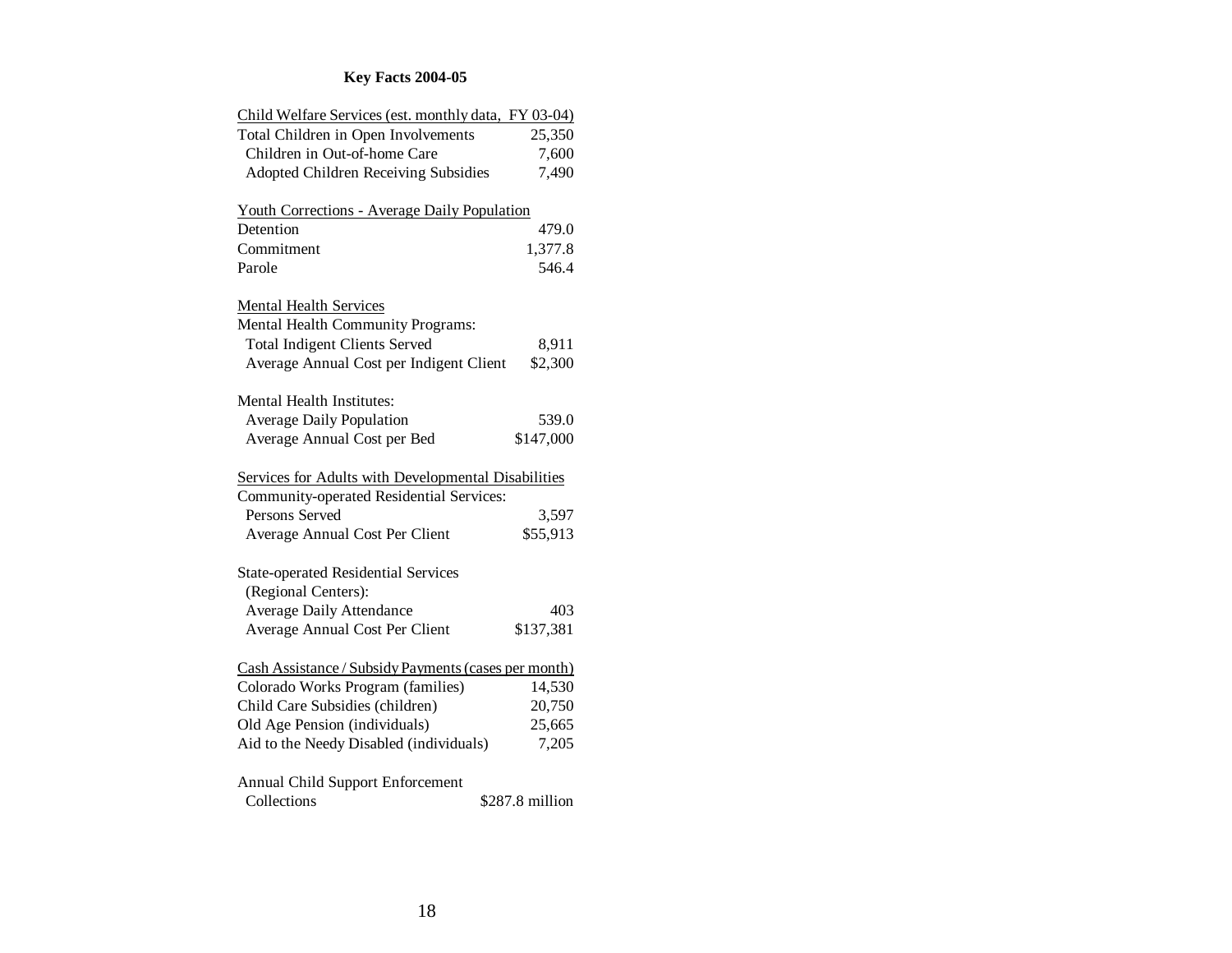# **Key Facts 2004-05**

| Resident Student FTE                        | 141,692        |
|---------------------------------------------|----------------|
| Nonresident Student FTE                     | 22,729         |
|                                             |                |
| Need Base Financial Aid                     | \$45.9 million |
| Merit Based Financial Aid                   | \$6.4 million  |
| Work Study                                  | \$15.0 million |
|                                             |                |
| Resident, Undergraduate, Full-time Tuition: |                |
| (Academic Year $2003-04$ <sup>*</sup> )     |                |
| University of Colorado at Boulder           | \$3.192        |
| Colorado State University                   | \$2,908        |
| Average 4-year Colleges                     | \$1,895        |
| Average 2-year Colleges                     | \$1.585        |

*\* Rates for the 2004-05 academic year will be set by the governing boards within parameters established by the General Assembly*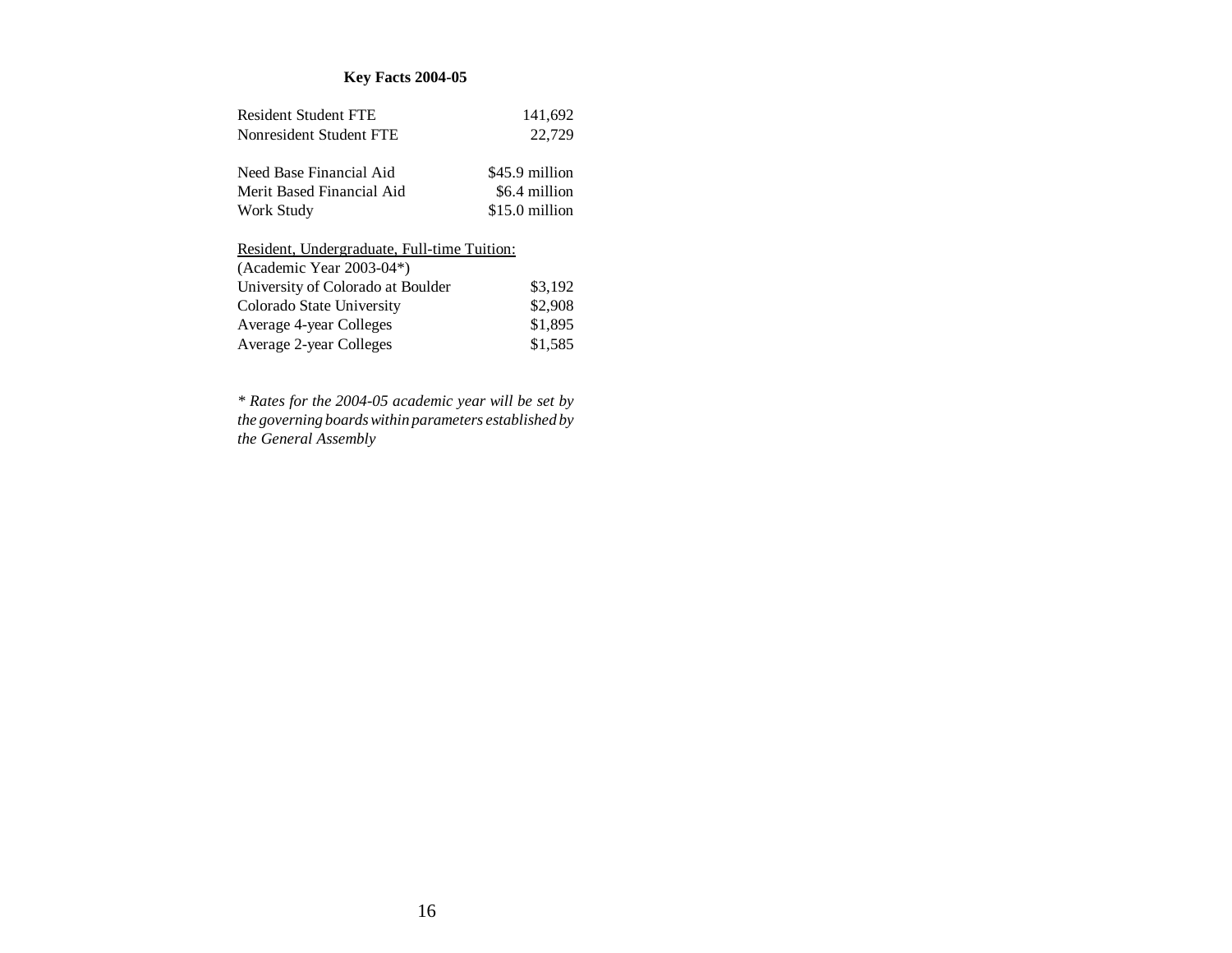| Number of CBHP Adult Prenatal |       |
|-------------------------------|-------|
| Member Months                 | 9.565 |
| Number of CBHP Births         | 874   |

Medical Service Premiums Service Costs

| -- Acute Care Services                | \$1,196,529,187 |
|---------------------------------------|-----------------|
| -- Community Long-term Care           | 188,063,286     |
| -- Nursing Facility Long-term Care    | 471,406,910     |
| -- Supplemental Insurance             | 50,421,354      |
| -- Medicare Upper Payment Limit       | 28,223,822      |
| <b>Total Medical Service Premiums</b> | \$1,934,644,559 |
|                                       |                 |
| Medicaid Mental Health                |                 |

| Funding | \$145,739,678 |
|---------|---------------|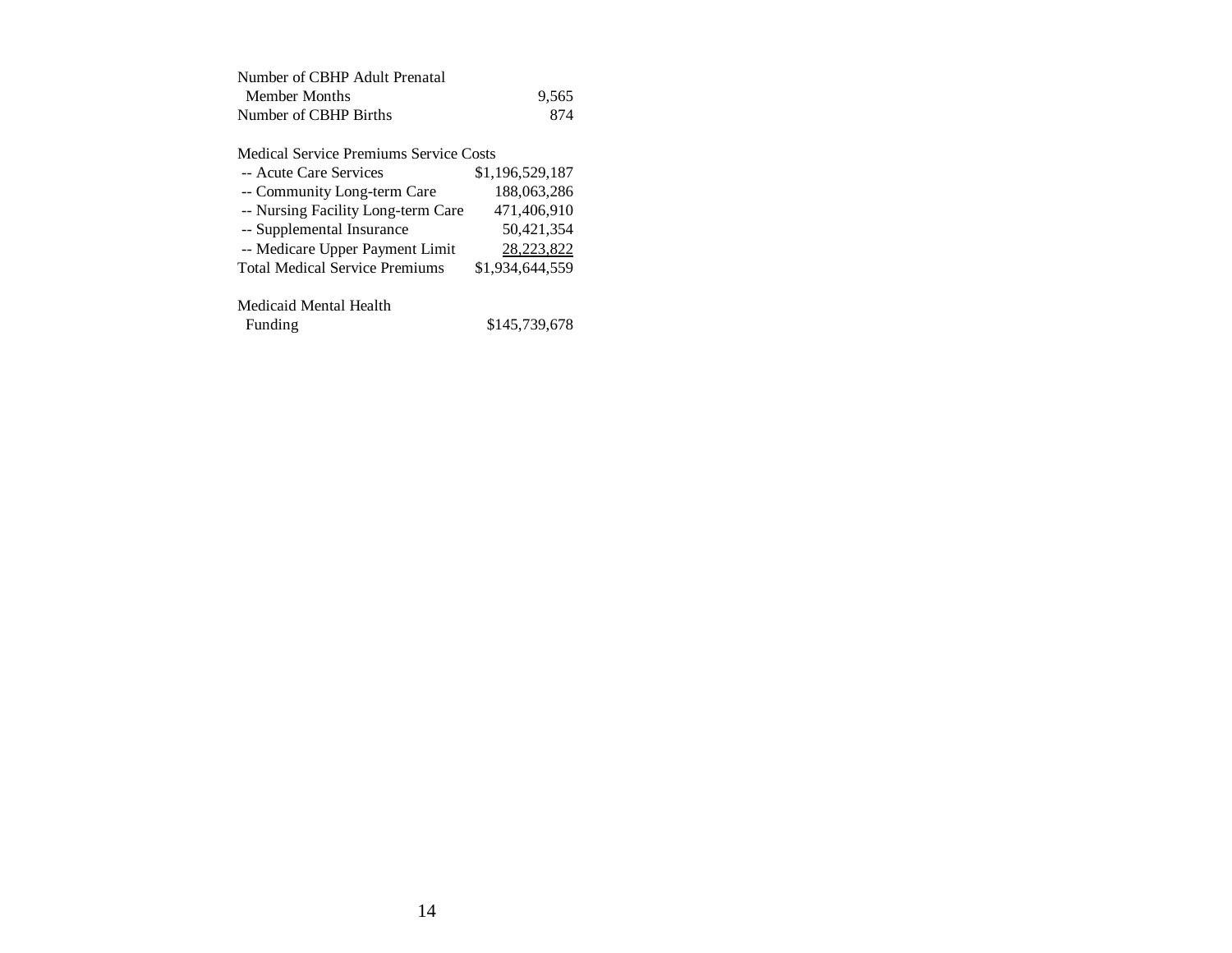# **Key Facts 2004-05**

#### Public School Finance

| <b>Estimated Funded Pupil Count (FTE)</b>                                           | 728,575           |
|-------------------------------------------------------------------------------------|-------------------|
| Annual Percent Change                                                               | $0.7\%$           |
| Colorado Preschool Program - Number of<br>Children for Whom Funding is Provided     |                   |
| (4,525 FTE included in above figure)                                                | 9,050             |
| Statewide Base Per Pupil Funding                                                    | \$4,666           |
| Annual Percent Change                                                               | 2.1%              |
| Statewide Average Per Pupil Funding                                                 | \$6,066           |
| Annual Percent Change                                                               | $2.1\%$           |
| <b>Total State and Local Funds Allocated</b><br>for School Districts' Total Program |                   |
| Funding                                                                             | \$4,419.9 million |
| Annual Percent Change                                                               | 2.8%              |
| State Share of Total Program Funding                                                | 61.8%             |
| Local Share of Total Program Funding                                                | 38.2%             |
| <b>Categorical Programs</b>                                                         |                   |
| <b>Total Appropriations</b>                                                         | \$297.7 million   |
| Appropriations of State Funding                                                     | \$165.8 million   |
| Annual Change in State Funding                                                      | 2.1%              |
| Colorado Student Assessment Program (CSAP)                                          |                   |
| Number of Grades/Subject Areas Assessed                                             | 24                |
| <b>Total Annual Cost</b>                                                            | \$18.3 million    |
| School for the Deaf and the Blind                                                   |                   |
| <b>On-Campus Enrollment</b>                                                         | 232               |
| Number of Infants/Toddlers Served                                                   | 225               |
|                                                                                     |                   |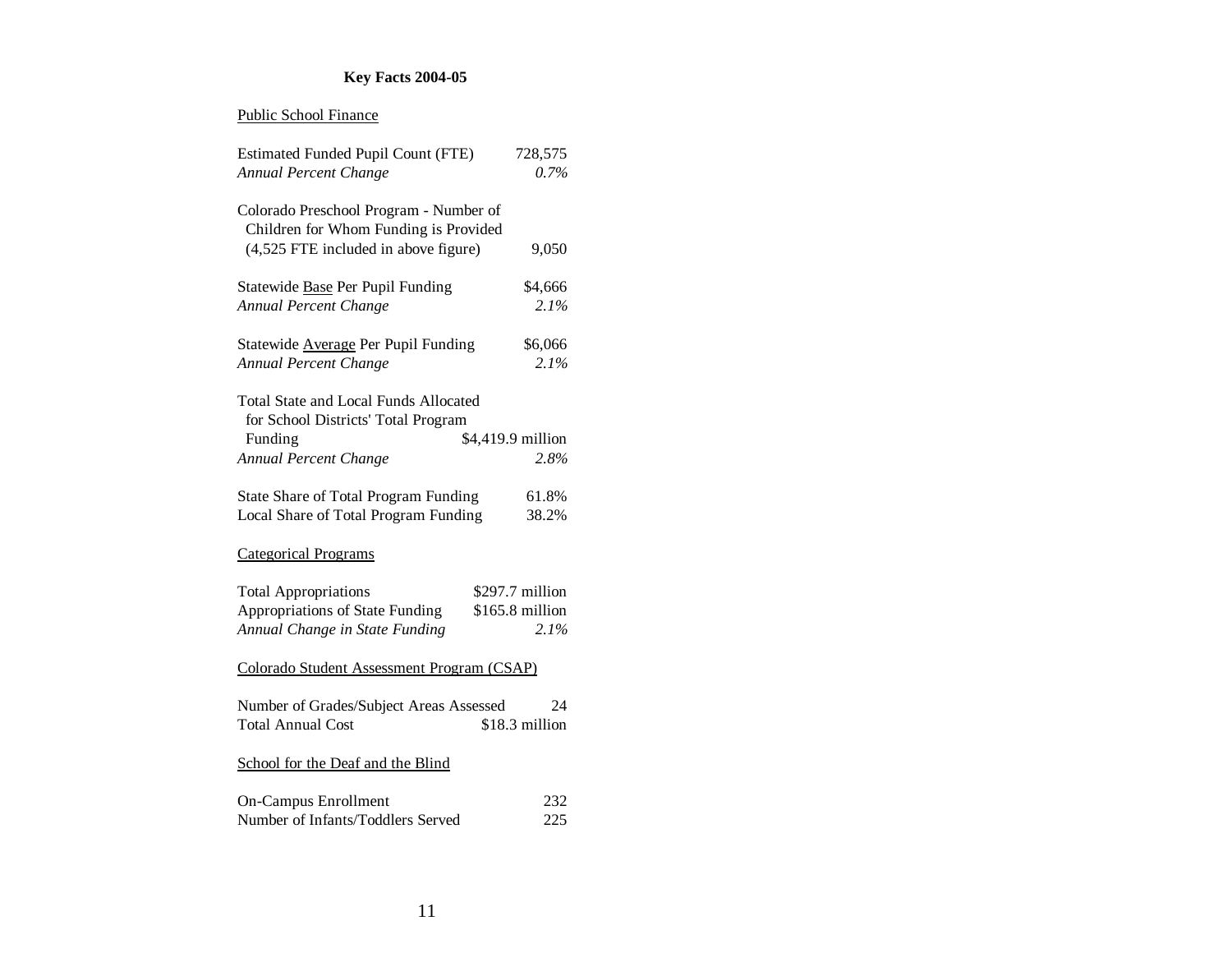#### **DEPARTMENT OF PERSONNEL AND**

**ADMINISTRATION**

**Jeff Wells, Executive Director**

Phone: 303-866-6566

## **FY 2004-05 Appropriation**

| <b>Total Funds</b>                       | \$173,799,851 |
|------------------------------------------|---------------|
| General Fund                             | 8.393.430     |
| Cash Funds                               | 11,782,730    |
| Cash Funds Exempt                        | 153,552,160   |
| Federal Funds                            | 71,531        |
|                                          |               |
| Percent of State Operating Appropriation | 1.3%          |
| Percent of State General Fund            | 0.1%          |
|                                          |               |
| FTE.                                     | 571.8         |

## **Appropriations Breakdown**

|                                | General | Total  |
|--------------------------------|---------|--------|
| Division/Program               | Fund    | Funds  |
| Executive Office               | 39.8%   | 5.9%   |
| Human Resources                | 1.8%    | 36.6%  |
| Personnel Board                | 2.7%    | 0.2%   |
| Central Services               | $0.0\%$ | 31.3%  |
| Finance and Procurement        | 12.3%   | 2.7%   |
| <b>Information Technology</b>  | 43.4%   | 21.3%  |
| <b>Administrative Hearings</b> | $0.0\%$ | 2.0%   |
| Total                          | 100.0%  | 100.0% |

| Total number of state FTE appropriated |          |
|----------------------------------------|----------|
| (does not include Higher Education)    | 27,723.3 |
| Total fleet vehicles statewide         | 5.540    |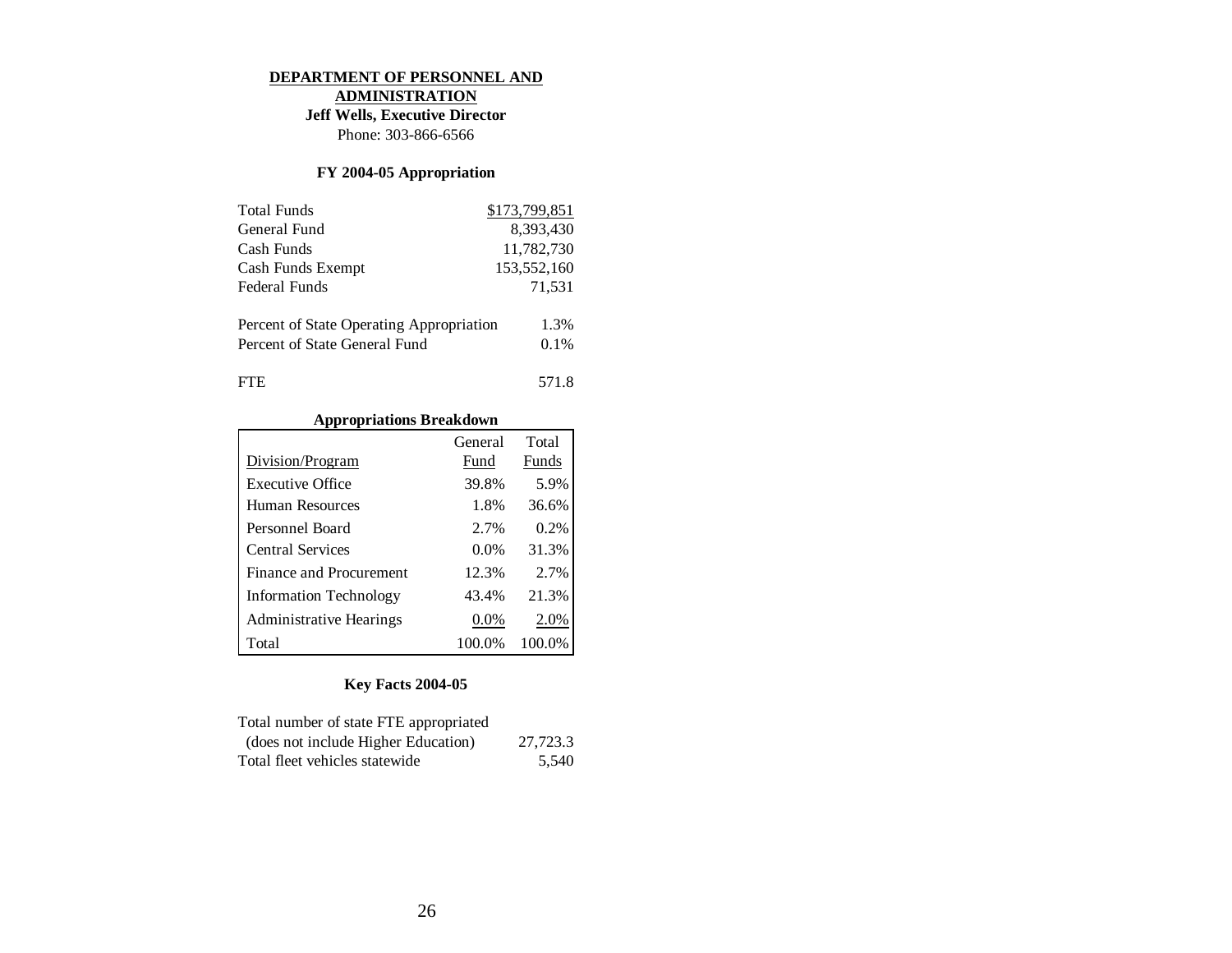#### **DEPARTMENT OF PUBLIC HEALTH**

**AND ENVIRONMENT**

**Doug Benevento, Executive Director**

Main Office: 303-692-2000 or 1-800-886-7689

## **FY 2004-05 Appropriation**

| <b>Total Funds</b>                       | \$279,904,420 |
|------------------------------------------|---------------|
| General Fund                             | 13,044,693    |
| Cash Funds                               | 31,810,189    |
| Cash Funds Exempt                        | 64,911,763    |
| Federal Funds                            | 170, 137, 775 |
|                                          |               |
| Percent of State Operating Appropriation | 2.0%          |
| Percent of State General Fund            | $0.2\%$       |
|                                          |               |
| FTE.                                     | 1.115.9       |

**Appropriations Breakdown**

|                                  | General | Total  |
|----------------------------------|---------|--------|
| Division                         | Fund    | Funds  |
| Administrative Divisions         | 1.9%    | 9.1%   |
| <b>Environmental Divisions</b>   | 7.3%    | 17.4%  |
| <b>Health Services Divisions</b> | 90.8%   | 73.5%  |
| Total                            | 100.0%  | 100.0% |

| Projected Percent of All Births with |        |
|--------------------------------------|--------|
| Prenatal Care Received During        |        |
| the First Trimester                  | 77.0   |
| Projected Number of Permits and      |        |
| <b>Applications Processed</b>        | 12.320 |
| Projected Number of Patients Served  |        |
| with Family Planning Services        | 48,000 |
| Projected Number of Environmental    |        |
| <b>Inspections Performed</b>         | 8,038  |
| Projected Number of Nursing Home     |        |
| Complaints and Occurrences           |        |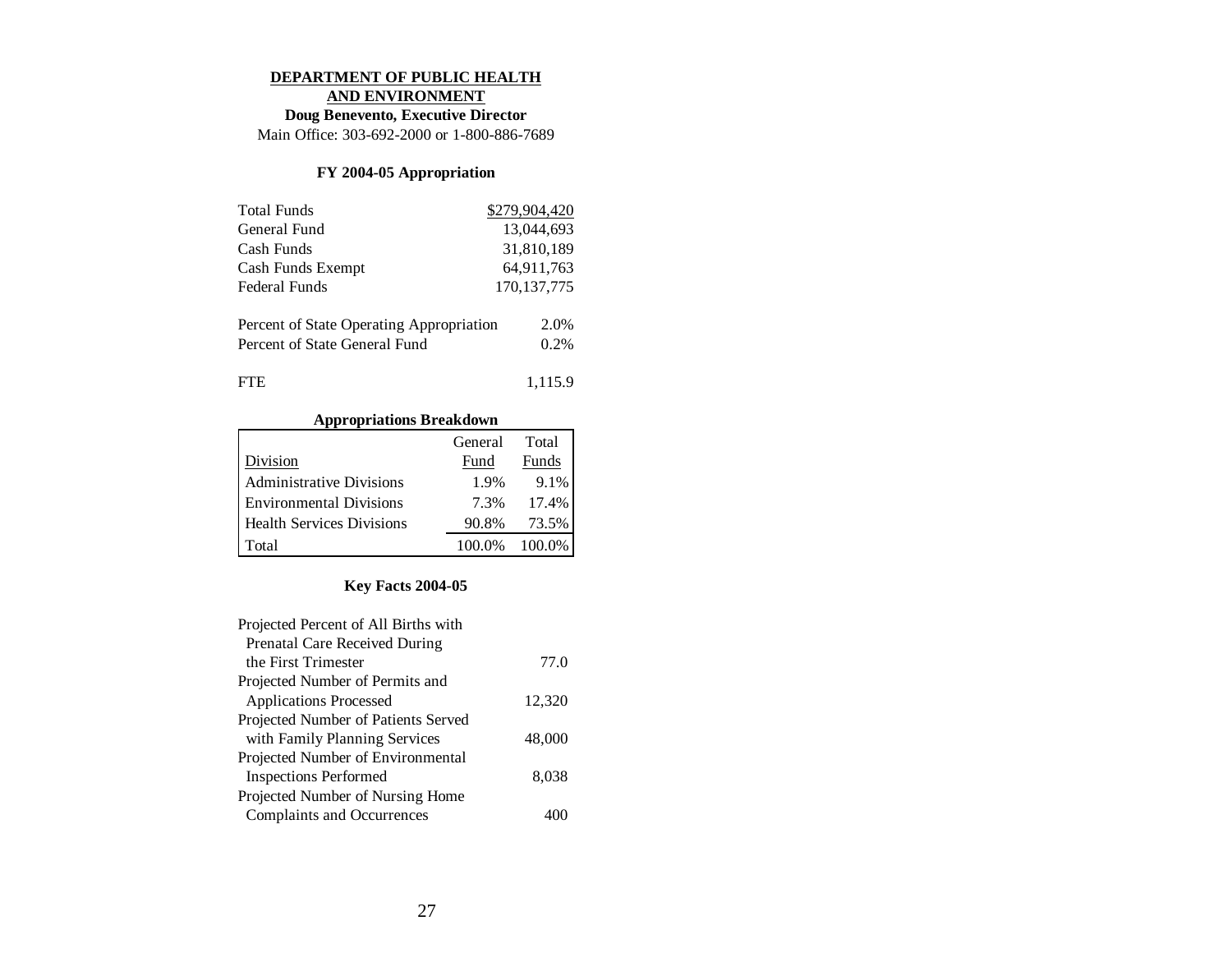#### **DEPARTMENT OF PUBLIC SAFETY**

**Joe Morales, Executive Director** Phone: 303-239-4398 Citizen Information: 1-800-536-5339

## **FY 2004-05 Appropriation**

| <b>Total Funds</b>                       | \$220,059,557 |
|------------------------------------------|---------------|
| General Fund                             | 56,810,015    |
| Cash Funds                               | 10,371,740    |
| Cash Funds Exempt                        | 110,771,188   |
| <b>Federal Funds</b>                     | 42,106,614    |
|                                          | 1.6%          |
| Percent of State Operating Appropriation |               |
| Percent of State General Fund            | 1.0%          |

| FTE | 1,265.7 |
|-----|---------|
|-----|---------|

# **Appropriations Breakdown**

|                       | General | Total  |
|-----------------------|---------|--------|
| Division              | Fund    | Funds  |
| Colorado State Patrol | 2.2%    | 46.4%  |
| Division of Criminal  |         |        |
| Justice               | 69.2%   | 35.4%  |
| Colorado Bureau of    |         |        |
| Investigation         | 23.9%   | 10.1%  |
| Other                 | 4.7%    | 8.1%   |
| Total                 | 100.0%  | 100.0% |

| <b>Estimated Number of Motor</b>   |        |
|------------------------------------|--------|
| <b>Vehicle Crashes Covered</b>     |        |
| by State Patrol                    | 34.478 |
| Estimated Number of Injury or      |        |
| <b>Fatal Motor Vehicle Crashes</b> |        |
| Covered by State Patrol            | 10.941 |
| Average Daily Attendance -         |        |
| <b>Community Corrections</b>       | 3.181  |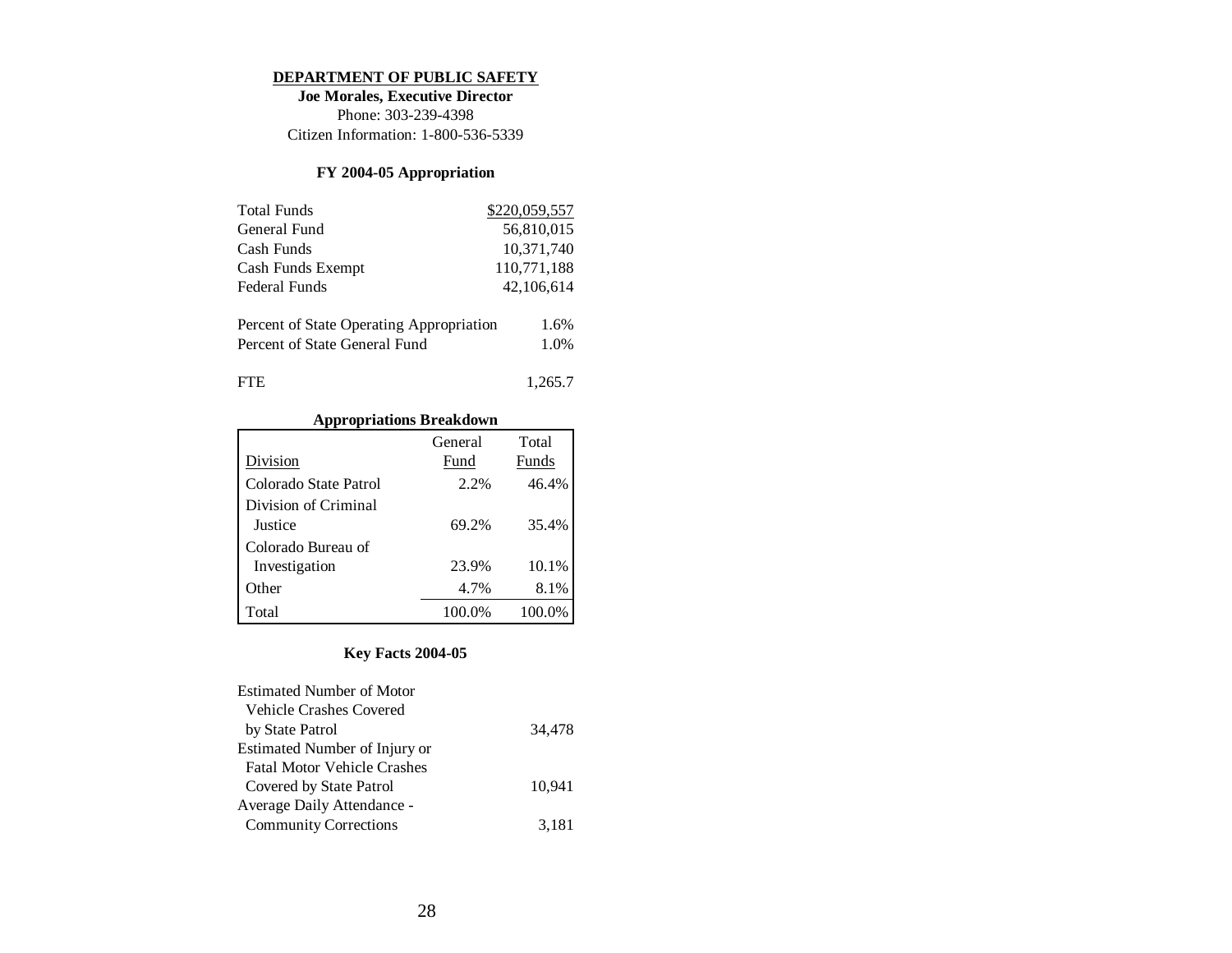#### **DEPARTMENT OF REGULATORY AGENCIES**

# **Rick O'Donnell, Executive Director**

Citizen Information: 303-894-7855

## **FY 2004-05 Appropriation**

| <b>Total Funds</b> | \$64,767,855 |
|--------------------|--------------|
| General Fund       | 1.032.389    |
| Cash Funds         | 51.232.824   |
| Cash Funds Exempt  | 11,415,142   |
| Federal Funds      | 1.087.500    |

| Percent of State Operating Appropriation | $0.5\%$   |
|------------------------------------------|-----------|
| Percent of State General Fund            | $< 0.1\%$ |
|                                          |           |

| FTE | 520.1 |
|-----|-------|
|     |       |

# **Appropriations Breakdown**

|                                    | Cash   | Total  |
|------------------------------------|--------|--------|
| Division                           | Funds  | Funds  |
| Executive Director's Office/       | 20.2%  | 29.2%  |
| <b>Administrative Services</b>     |        |        |
| <b>Banking/Financial Services</b>  | 8.3%   | 6.6%   |
| Civil Rights Division              | 0.0%   | 2.5%   |
| Insurance                          | 12.9%  | 10.8%  |
| Office of Consumer Counsel/        |        |        |
| <b>Public Utilities Commission</b> | 23.5%  | 20.1%  |
| <b>Real Estate</b>                 | 7.2%   | 5.7%   |
| Registrations                      | 23.5%  | 21.6%  |
| Securities                         | 4.4%   | 3.5%   |
| Total                              | 100.0% | 100.0% |

| Assets regulated by Divisions of      |                |
|---------------------------------------|----------------|
| Banking and Financial Services        | \$93.0 billion |
| Number of active licenses             | 517.597        |
| Cases investigated, filings reviewed, |                |
| and examinations conducted            | 8,600          |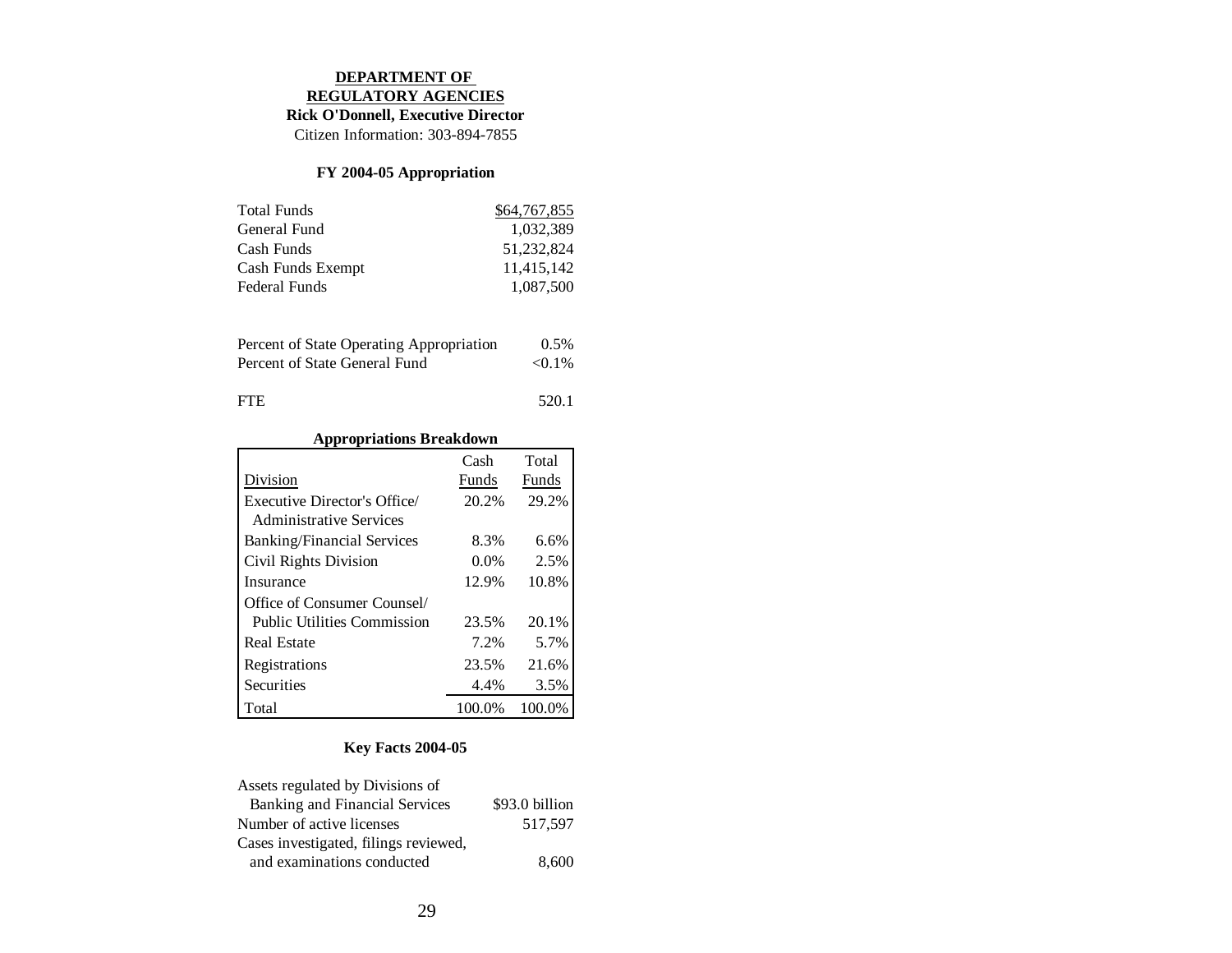#### **DEPARTMENT OF REVENUE**

## **M. Michael Cooke, Executive Director**

Phone: 303-866-5610 Citizen Information: 303-866-3091 or 1-800-536-5321

## **FY 2004-05 Appropriation**

| <b>Total Funds</b>                       | \$523,449,456 |
|------------------------------------------|---------------|
| General Fund                             | 89,075,506    |
| Cash Funds                               | 44,674,817    |
| Cash Funds Exempt                        | 387,892,284   |
| Federal Funds                            | 1.806.849     |
| Percent of State Operating Appropriation | 3.8%          |
| Percent of State General Fund            | 1.5%          |
| ΓH.                                      | 1.448.7       |

## **Appropriations Breakdown**

|                                   | General | Total   |
|-----------------------------------|---------|---------|
| Division                          | Fund    | Funds   |
| Executive Director's Office       | 14.5%   | 3.8%    |
| Cash and Document Processing      | 11.4%   | 2.1%    |
| <b>Information Technology</b>     | 5.9%    | $2.2\%$ |
| <b>Taxation Business Group</b>    | 56.5%   | 10.0%   |
| Motor Vehicle Business Group      | 10.9%   | 5.3%    |
| Motor Carrier Services            | 0.6%    | 1.7%    |
| <b>Enforcement Business Group</b> | 0.2%    | 7.5%    |
| <b>State Lottery</b>              | $0.0\%$ | 67.4%   |
| Total                             | 100.0%  | 100.0%  |

#### **Key Facts from 2003-04**

*(Actuals in millions through April)*

| Sales Tax                             | \$1,478.5 |
|---------------------------------------|-----------|
| Individual Income Tax                 | \$2,760.9 |
| Corporate Income Tax                  | \$173.4   |
| <b>Lottery Ticket Sales</b>           | \$334.1   |
| Net Proceeds to Lottery Beneficiaries | \$86.8    |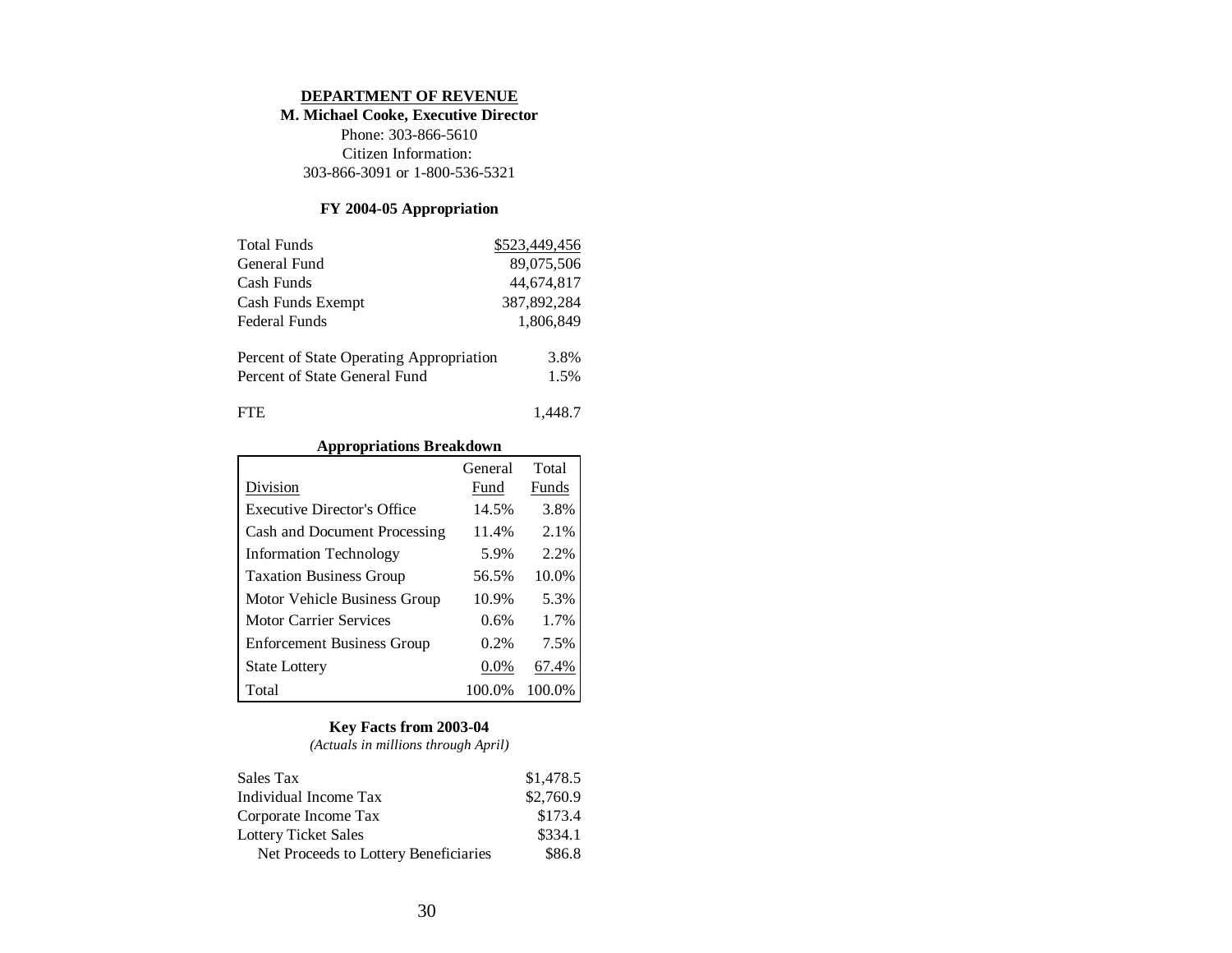#### **DEPARTMENT OF STATE**

**Donetta Davidson, Secretary of State**

Phone: 303-894-2200

# **FY 2004-05 Appropriation**

| <b>Total Funds</b>                       | \$22,231,370 |
|------------------------------------------|--------------|
| General Fund                             |              |
| Cash Funds                               | 13,078,901   |
| Cash Funds Exempt                        | 9,120,572    |
| Federal Funds                            | 31,897       |
| Percent of State Operating Appropriation | $0.2\%$      |
| Percent of State General Fund            | $0.0\%$      |
| FTE.                                     | 128.3        |

## **Appropriations Breakdown**

|                                        | Total  |
|----------------------------------------|--------|
| Division                               | Funds  |
| Administration                         | 28.0%  |
| Special Purpose Programs               | 54.5%  |
| <b>Information Technology Services</b> | 17.5%  |
| Total                                  | 100.0% |

| <b>Business Entities Filings</b> | 383,190 |
|----------------------------------|---------|
| Uniform Commercial Code Filings  | 246,058 |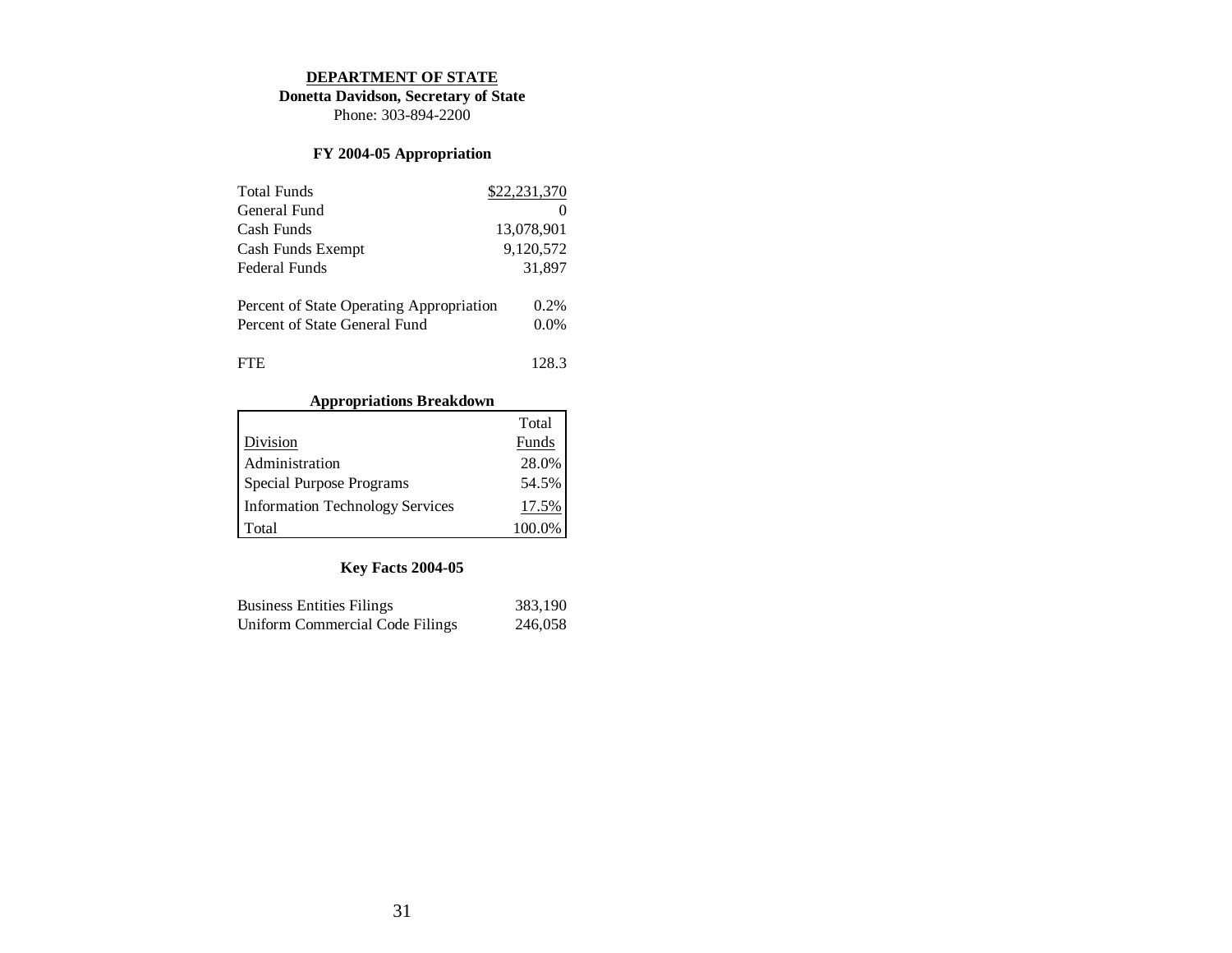#### **DEPARTMENT OF TRANSPORTATION**

**Thomas E. Norton, Executive Director** Phone: 303-757-9201 Citizen Advocate: (303) 757-9485, (800) 999-4997

## **FY 2004-05 Appropriation**

| <b>Total Funds</b>                       | \$917,355,011 |
|------------------------------------------|---------------|
| General Fund                             |               |
| Cash Funds                               | 64.499.612    |
| Cash Funds Exempt                        | 553,110,174   |
| Federal Funds                            | 299,745,225   |
| Percent of State Operating Appropriation | 6.6%          |
| Percent of State General Fund            | $0.0\%$       |
|                                          |               |

| FTE | 3,301.2 |
|-----|---------|
|     |         |

# **Appropriations Breakdown**

|                               | Cash         |        |
|-------------------------------|--------------|--------|
|                               | <b>Funds</b> | Total  |
| Division                      | Exempt       | Funds  |
| Administration                | 4.2%         | 2.5%   |
| Construction, Maintenance,    |              |        |
| and Operations                | 73.2%        | 82.4%  |
| <b>Transportation Revenue</b> |              |        |
| <b>Anticipation Notes</b>     | 22.6%        | 13.6%  |
| Other                         | $0.0\%$      | 1.4%   |
| Total                         | 100.0%       | 100.0% |

# **Key Facts 2004-05**

| State Highways in Fair/Good Condition   | 58%             |
|-----------------------------------------|-----------------|
| Active Construction Projects, July 2004 | 157             |
| Total TRANs bond proceeds               | \$1,467,390,000 |

Average Costs per mile:

| Four-Lane Interstate      |                        |
|---------------------------|------------------------|
| New Rural/Light Urban     | $$8.0 - $12.0$ million |
| Reconstruct Moderate Urb. | $$9.0 - $15.0$ million |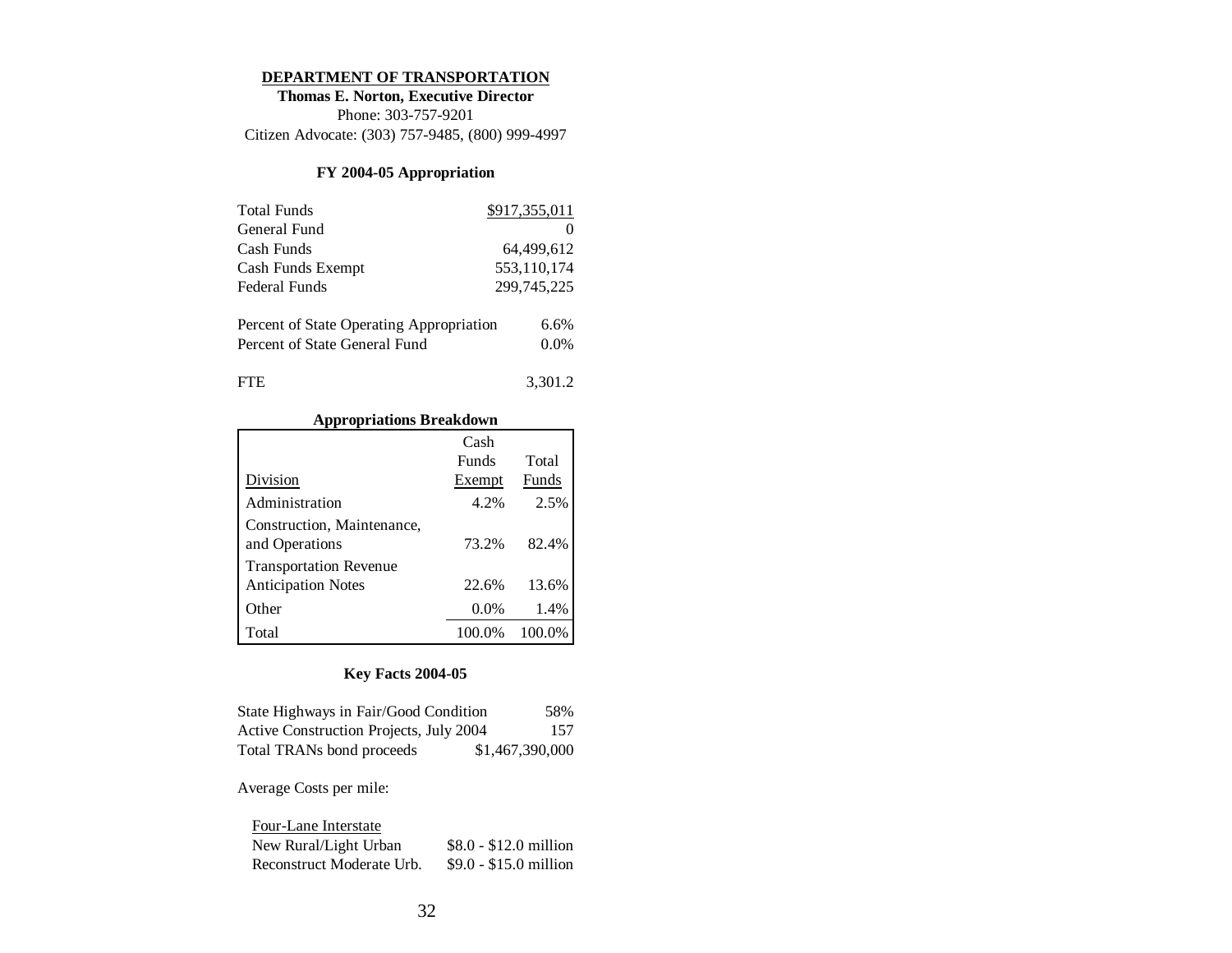#### **DEPARTMENT OF THE TREASURY**

**Mike Coffman, State Treasurer** Phone: 303-866-2441

# **FY 2004-05 Appropriation**

| <b>Total Funds</b>                       | \$268,305,258 |
|------------------------------------------|---------------|
| General Fund                             | 4,525,569     |
| Cash Funds                               | 2,152,689     |
| Cash Funds Exempt                        | 261,627,000   |
| Federal Funds                            |               |
| Percent of State Operating Appropriation | 1.9%          |
| Percent of State General Fund            | $0.1\%$       |
| FTE.                                     | 25.5          |

# **Appropriations Breakdown**

|                           | General | Total  |
|---------------------------|---------|--------|
| Division                  | Fund    | Funds  |
| Administration, Special   |         |        |
| Purpose, and Unclaimed    |         |        |
| <b>Property Programs</b>  | 16.2%   | 1.1%   |
| Fire and Police Pension   |         |        |
| Association               | 83.8%   | 1.4%   |
| Appropriated Counties and |         |        |
| Municipalities            | $0.0\%$ | 97.5%  |
| Total                     | 100.0%  | 100.0% |

| Treasury Investments FY 2003-04:   |               |
|------------------------------------|---------------|
| General Fund Interest Income       | \$12 million  |
| Cash Funds Interest Income         | \$65 million  |
| Number of claims paid by Unclaimed |               |
| <b>Property Division</b>           | 15,000        |
| Value of property returned by      |               |
| <b>Unclaimed Property Division</b> | \$8.5 million |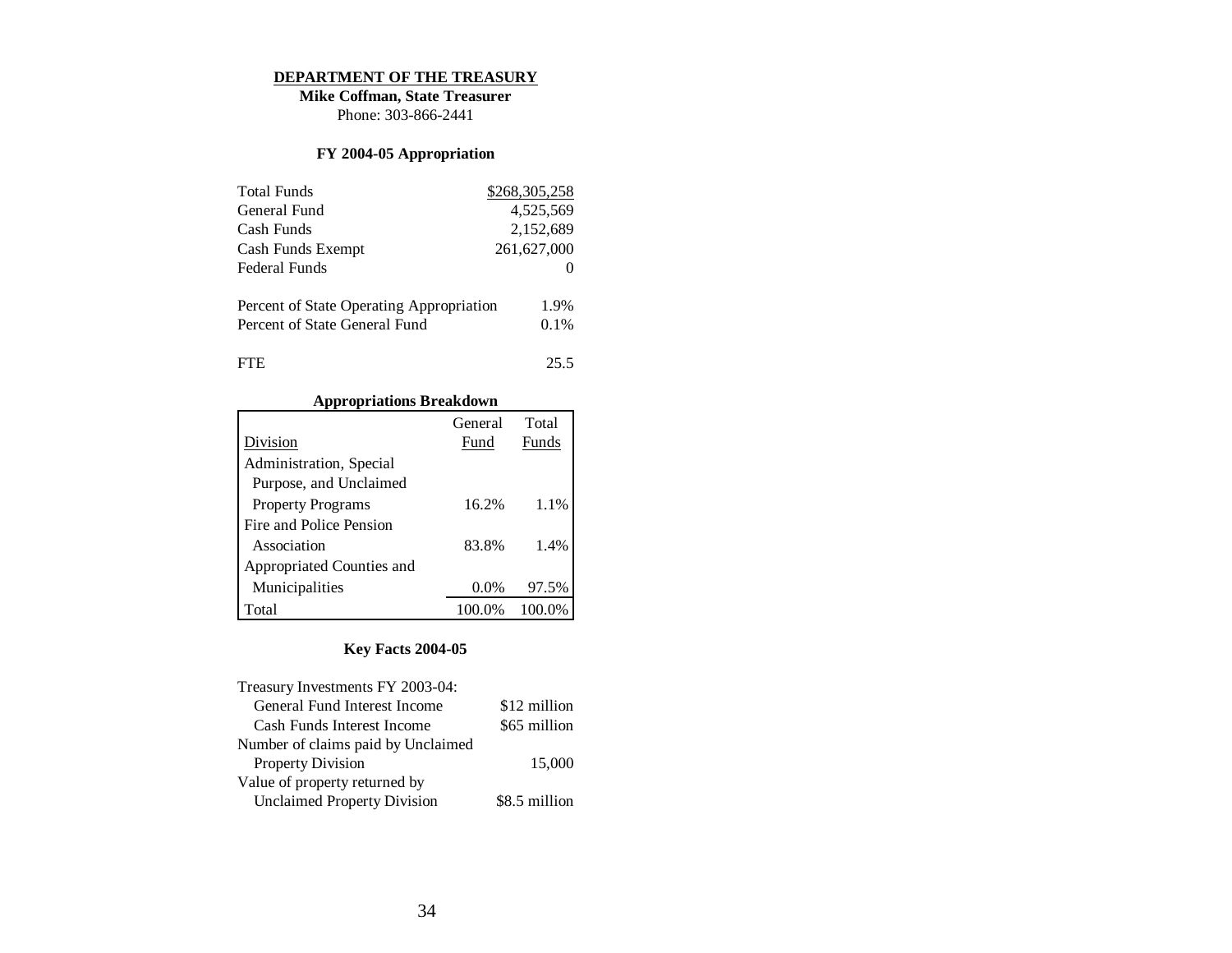#### **CAPITAL CONSTRUCTION**

# **FY 2004-05 Appropriation**

| <b>Total Funds</b>                      | \$267,810,656 |
|-----------------------------------------|---------------|
| <b>Capital Construction Fund Exempt</b> | 9.426.740     |
| Cash Funds                              | 19,400,000    |
| Cash Funds Exempt                       | 212,300,354   |
| <b>Federal Funds</b>                    | 26,683,562    |

# **Appropriations Breakdown**

|                          | Capital            |        |
|--------------------------|--------------------|--------|
|                          | Construction       | Total  |
| Department               | <b>Fund Exempt</b> | Funds  |
| Corrections              | 1.6%               | 0.2%   |
| <b>Higher Education</b>  | 44.6%              | 76.8%  |
| Labor and Employment     | 0.0%               | 7.1%   |
| <b>Natural Resources</b> | $0.0\%$            | 12.3%  |
| Personnel and            |                    |        |
| Administration           | 53.8%              | 2.3%   |
| Other                    | 0.0%               | 1.3%   |
| Total                    | 100.0%             | 100.0% |